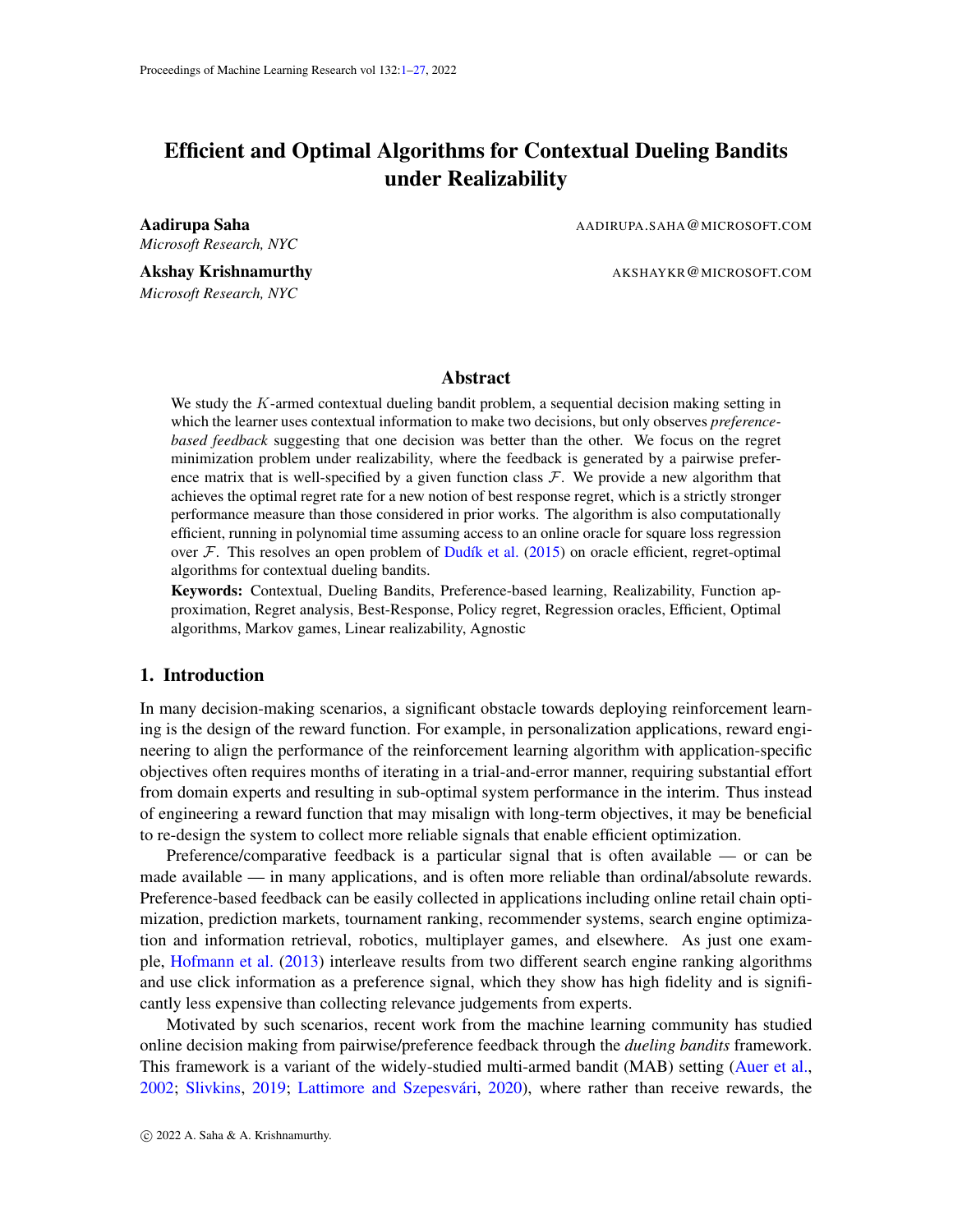learner obtains preference-based feedback information. In particular, the learner repeatedly selects a pair of items to be compared to each other in a so-called duel and observes a stochastic binary outcome, indicating the winning item in this duel. Performance is often measured by some notion of regret, and while many definitions have been studied [\(Yue et al.,](#page-17-1) [2012;](#page-17-1) [Zoghi et al.,](#page-17-2) [2014;](#page-17-2) [Saha](#page-16-1) [et al.,](#page-16-1) [2021\)](#page-16-1), they all intuitively ask that the learner identify the good actions, i.e., those that are typically favored amongst the others. Over the last two decades, several algorithms have been proposed for dueling bandit problems [\(Ailon et al.,](#page-14-1) [2014;](#page-14-1) [Zoghi et al.,](#page-17-2) [2014;](#page-17-2) [Komiyama et al.,](#page-15-2) [2015;](#page-15-2) [Wu and Liu,](#page-17-3) [2016\)](#page-17-3) and generalizations to subset-wise preference feedback [\(Sui et al.,](#page-17-4) [2017;](#page-17-4) [Brost](#page-14-2) [et al.,](#page-14-2) [2016;](#page-14-2) [Saha and Gopalan,](#page-16-2) [2019a;](#page-16-2) [Ren et al.,](#page-16-3) [2018;](#page-16-3) [Saha and Gopalan,](#page-16-4) [2019b\)](#page-16-4).

In practice, preferences over items can vary substantially with auxilliary/side information like user demographics, search query, etc.; however, the majority of dueling bandits literature does not leverage contextual information to learn higher-quality decision making policies. This shortcoming motivated Dudík et al. [\(2015\)](#page-15-0) to formulate the *contextual dueling bandits* problem, in which the agent first receives a context, chooses a pair of actions, and then observes the outcome of the duel, with the goal of learning a *policy* that maps contexts to actions that typically win *in that context*. They formulated a new notion of regret and designed two types of algorithms: (1) a regret-optimal algorithm that is computationally intractable, and (2) a computationally tractable algorithm with suboptimal regret. Thus, their work left open the following question:

# *Is there a computationally efficient and statistically optimal algorithm for contextual dueling bandits?*

In this paper, we resolve this question in the affirmative under a natural realizability assumption.

#### 1.1. Our contributions

Our main contribution is a new efficient algorithm for contextual dueling bandits. To state the guarantee, let X be a context space, let  $A := [K]$  be an action space of size K, and let  $\mathcal{P} := \{ \mathbf{P} \in \mathcal{P} \}$  $[-1, 1]^{K \times K}$  :  $P[i, j] = -P[j, i], P[i, i] = 0$ } denote the set of *preference matrices*, which are skew-symmetric matrices with bounded entries and 0 along the diagonal. We interpret a preference matrix  $P$  as encoding a zero-sum game, in which the row player's goal is to maximize their value and the column player's goal is to minimize.

In a stochastic contextual dueling bandit instance, the learner interacts with a distribution  $D$ over  $X \times P$  via the following protocol: at each round  $t(1)$  nature samples  $(x_t, P_t) \sim D$  and reveals  $x_t$  to the learner, (2) learner chooses (potentially randomly) two actions  $(a_t, b_t) \in [K]^2$ , (3) learner observes  $o_t \sim \text{Ber}(\frac{P_t[a_t,b_t]+1}{2})$  $\frac{a_1, b_1 + 1}{2}$ ). The goal of the learner is to choose actions  $(a_t, b_t)$  so as to minimize the *best-response regret* over T rounds:

<span id="page-1-0"></span>BR-Regret<sub>T</sub> := 
$$
\sum_{t=1}^{T} \max_{\mathbf{q}_t \in \Delta_K} \frac{1}{2} \mathbb{E}_{a \sim \mathbf{q}_t} \mathbb{E}_{(a_t, b_t) \sim \mathbf{p}_t} [f^*(x_t)[a, a_t] + f^*(x_t)[a, b_t]].
$$
 (1)

Here we use  $(a_t, b_t) \sim \mathbf{p}_t$  to capture the learner's randomness and define  $f^* : x \mapsto \mathbb{E}_{\mathcal{D}}[\mathbf{P} \mid x]$  to denote the conditional mean of the preference matrix  $P$  given context x. Intuitively, achieving low regret requires that the learner's distribution  $p_t$  cannot be exploited by an adversary that knows the expected preference matrix  $f^*$ , so that  $p_t$  is typically preferred over any other distribution.

We consider the function approximation setting, where we are given a function class  $\mathcal{F} : \mathcal{X} \to$  $P$  that we may use to learn the conditional mean function  $f^*$ . To enable this we make two somewhat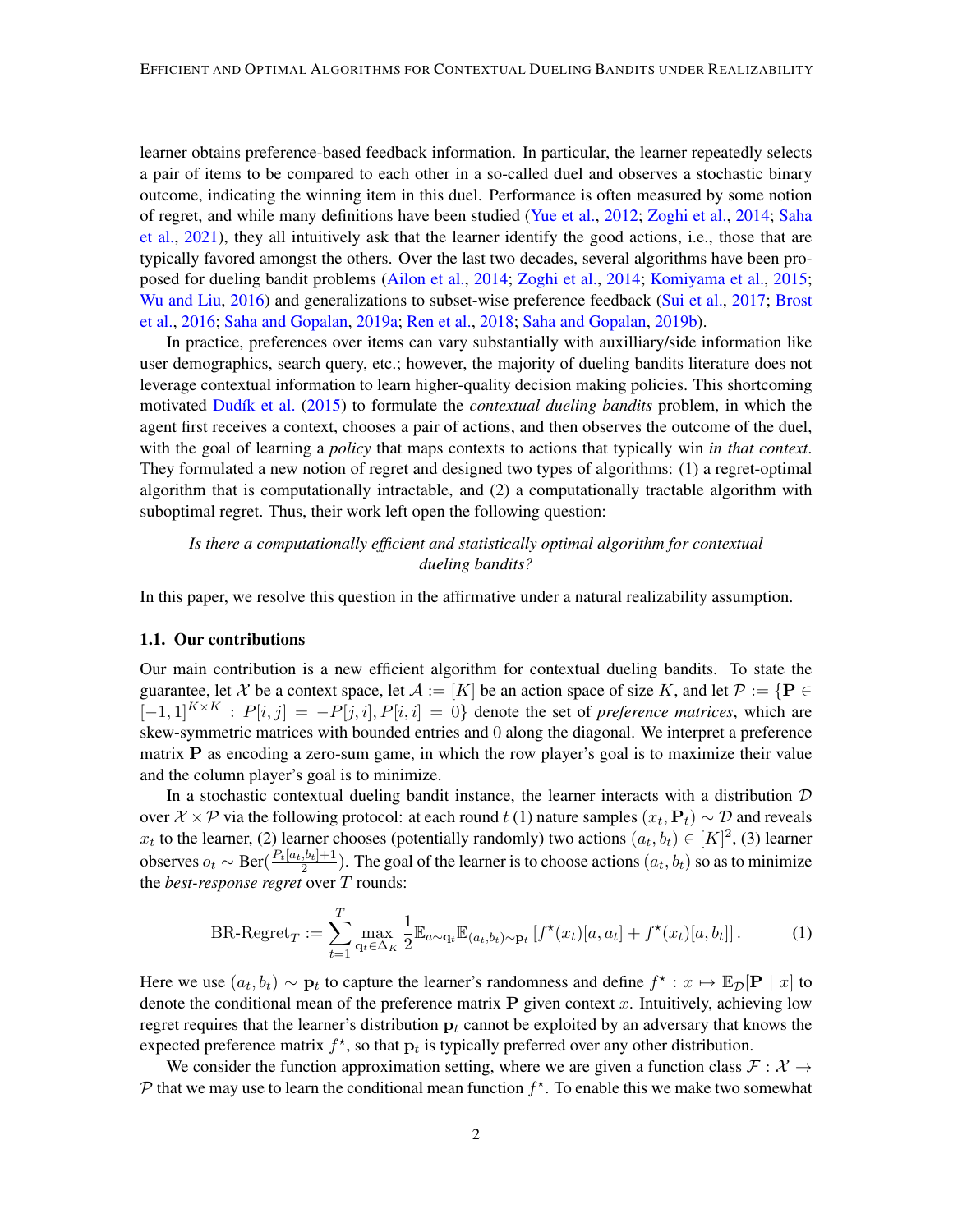standard assumptions about  $\mathcal F$ , which have also appeared in prior work [\(Foster and Rakhlin,](#page-15-3) [2020;](#page-15-3) [Foster et al.,](#page-15-4) [2020;](#page-15-4) [Simchi-Levi and Xu,](#page-16-5) [2020;](#page-16-5) [Agarwal et al.,](#page-14-3) [2012;](#page-14-3) [Foster et al.,](#page-15-5) [2021\)](#page-15-5).

Assumption [*Function approximation assumptions, informal]* We assume realizability, that is  $f^* \in$ F*. We also assume access to an* online square loss oracle *for* F *whose* T*-step square loss regret w.r.t.*  $\mathcal F$  *is bounded by a known function*  $\text{Reg}_{\text{So}}(T)$ *.* 

See Section [2.1](#page-5-0) for a detailed description of the online square loss oracle. In this setting, our main theorem is as follows.

<span id="page-2-0"></span>Theorem 1 *Under the above function approximation assumptions, Algorithm* **MinMaxDB**(γ)*, with learning rate*  $\gamma = O\left(\sqrt{\frac{KT}{\text{Re}\sigma}}\right)$  $\text{Reg}_{\text{Sq}}(T)$ *ensures:*

$$
\text{BR-Regret}_{T} \le O\left(\sqrt{KT \cdot \text{Reg}_{\text{Sq}}(T)}\right). \tag{2}
$$

*for any*  $T > 4K \text{Reg}_{\text{Sq}}(T)$ *. Additionally, MinMaxDB incurs at most a poly*(K) *factor of run-time overhead over the square loss oracle.*

In the sequel, we list several instantiations for the online square loss oracle, but briefly the In the sequel, we list several instantiations for the online square loss oracle, but briefly the algorithm achieves (1) the optimal  $\sqrt{KT \log |\mathcal{F}|}$  regret for finite function classes, (2)  $\sqrt{K^3T}$  regret algorithm achieves (1) the optimal  $\sqrt{K}T$  log  $|\mathcal{F}|$  regret for finite function classes, (2)  $\sqrt{K}T$  regret for the non-contextual problem, which is a factor of K worse than the optimal rate, and (3)  $\sqrt{K}dT$ regret when  $\mathcal F$  is (low-dimensional) linear functions. This is the first oracle-efficient algorithm for regret when  $\chi$  is (low-dimensional) linear functions. This is the first oracle-efficient algorithm for contextual dueling bandits with regret scaling at the optimal  $\sqrt{T}$ -rate. See Corollary [4](#page-11-0) for detailed discussions.

Other Contributions. In addition to our main result (Theorem [1\)](#page-2-0), the paper contains the following contributions:

(1). The notion of best-response regret in Eq. [\(1\)](#page-1-0) itself is new, and we provide connections to other regret definitions in the literature. In particular, we show that it upper bounds the policy regret definition from Dudík et al.  $(2015)$  and also subsumes some other notions studied in dueling bandits.

(2). We also make a connection between the dueling bandits literature and the literature on Markov games, which we believe was previously unexplored. In particular, the Markov games literature has used game-theoretic techniques to developed UCB-based algorithms that can be applied directly to dueling bandits problems. We elaborate on this connection and provide complete analyses for these algorithms in an effort to encourage more cross-pollination between these communities (Sec. [3\)](#page-6-0).

(3). Finally, we provide some evidence suggesting that in the absence of realizability, significantly (3). Finally, we provide some evidence suggesting that in the absence or realizability, significantly new techniques are required to develop oracle-efficient  $\sqrt{T}$ -regret algorithms for contextual dueling bandits. Our evidence does not rule out such a result altogether, but it shows that the existing techniques from the standard contextual bandits literature are insufficient. We leave developing such an algorithm as an interesting open problem (Sec. [5\)](#page-12-0).

#### <span id="page-2-1"></span>1.2. Related work

Non-contextual dueling bandits. Our work builds on a large body of literature on the noncontextual (stochastic) dueling bandits problem, which can be seen as a special case of our setup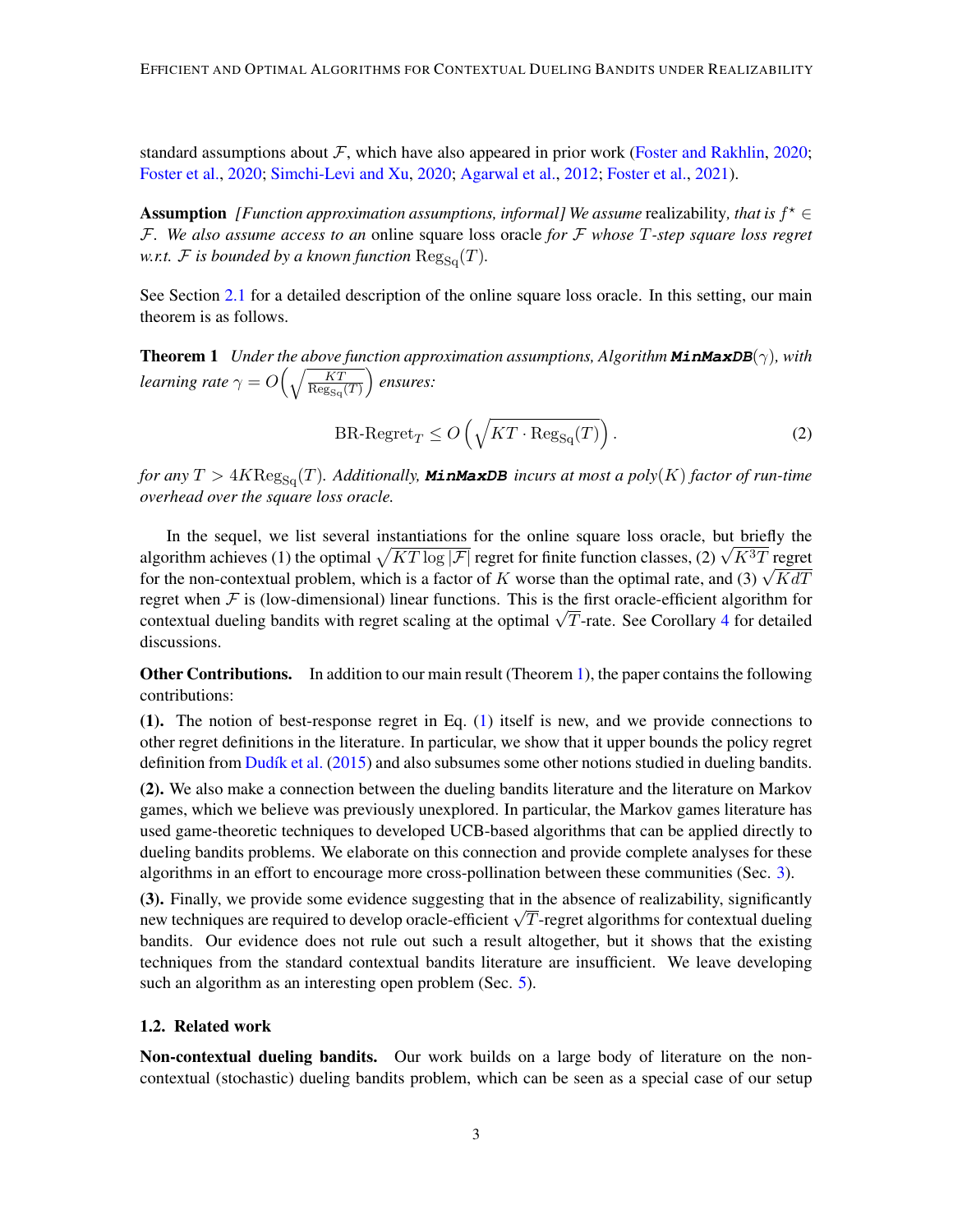where there is only a single context,  $|\mathcal{X}| = 1$ , and hence a single preference matrix **P**. For the non-contextual problem, the dominant algorithmic strategy is based on optimism in the face of uncertainty, which is widely deployed across sequential decision making. In terms of results, various regret definitions, largely motivated by social choice theory, have been studied. The most frequently used benchmark is the *Condorcet winner*, which is an arm  $a^*$  that beats all others on average [\(Yue](#page-17-1)) [et al.,](#page-17-1) [2012;](#page-17-1) [Zoghi et al.,](#page-17-2) [2014,](#page-17-2) [2015b;](#page-18-0) [Komiyama et al.,](#page-15-2) [2015;](#page-15-2) [Yue and Joachims,](#page-17-5) [2011\)](#page-17-5). Generalizing slightly, one can consider a *Fixed-Benchmark* regret:

<span id="page-3-0"></span>
$$
\text{FB-Regret}_{T} := \mathbf{E}_{a^{\star} \sim \mathbf{q}^{\star}} \bigg[ \sum_{t=1}^{T} \mathbf{E}_{(a_t, b_t) \sim \mathbf{p}_t} \frac{P[a^{\star}, a_t] + P[a^{\star}, b_t]}{2} \bigg],\tag{3}
$$

where  $q^* \in \Delta_K$  is a fixed (possibly unknown) distribution over the actions. Regret against the Condorcet winner is a special case, although a Condorcet winner may not exist for a given preference matrix  $P$  [\(Jamieson et al.,](#page-15-6) [2015\)](#page-15-6). To connect this definition with our results, note that our definition of best-response regret, Eq. [\(1\)](#page-1-0), upper bounds fixed-benchmark regret for any  $q^*$ :

# **Fact 1** For the non-contextual setting, we have  $\text{FB-Regret}_{T} \leq \text{BR-Regret}_{T}$ , for any  $q^* \in \Delta_K$ .

As such, Theorem [1](#page-2-0) immediately yields guarantees for the non-contextual fixed-benchmark setting. In particular, we obtain  $\tilde{O}(\sqrt{K^3T})$  worst-case fixed-benchmark regret, which is slightly worse than the minimax optimal  $\tilde{O}(\sqrt{KT})$  rate (Dudík et al., [2015\)](#page-15-0). On the other hand, our regret notion is strictly stronger, and, most importantly, our results generalize to the contextual setting which does not seem possible using techniques from this literature.

Beyond fixed-benchmark regret, notions involving Borda (Busa-Fekete and Hüllermeier, [2014;](#page-14-4) [Jamieson et al.,](#page-15-6) [2015;](#page-15-6) [Falahatgar et al.,](#page-15-7) [2017\)](#page-15-7) and Copeland scores [\(Zoghi et al.,](#page-18-1) [2015a;](#page-18-1) [Komiyama](#page-15-8) [et al.,](#page-15-8) [2016;](#page-15-8) [Wu and Liu,](#page-17-3) [2016\)](#page-17-3) have also been considered. Our work does not directly yield results for these notions. However, we note that, as discussed by  $Dudik$  et al. [\(2015\)](#page-15-0), these notions fail the *independence of clones criterion* [\(Schulze,](#page-16-6) [2011\)](#page-16-6), which makes them somewhat undesirable in contextual settings. Finally we note that many other variations of the non-contextual dueling bandits problem have been considered, including adversarial preference matrices [\(Gajane et al.,](#page-15-9) [2015;](#page-15-9) [Saha et al.,](#page-16-1) [2021\)](#page-16-1), best-arm identification [\(Saha and Gopalan,](#page-16-4) [2019b,](#page-16-4) [2020;](#page-16-7) [Yue and Joachims,](#page-17-5)  $2011$ ), full-ranking (Szörényi et al.,  $2015$ ; [Falahatgar et al.,](#page-15-7)  $2017$ ; [Saha and Gopalan,](#page-16-8)  $2018$ ), top-set detection [\(Busa-Fekete et al.,](#page-14-5) [2013;](#page-14-5) [Mohajer et al.,](#page-16-9) [2017;](#page-16-9) [Chen et al.,](#page-14-6) [2018\)](#page-14-6), etc. A very thorough literature survey on the recent developments in preference bandits can be found in [Bengs et al.](#page-14-7) [\(2021\)](#page-14-7); [Sui et al.](#page-17-7) [\(2018\)](#page-17-7).

Contextual dueling bandits. We are only aware of a few results for the contextual setting. The first is the work of [Yue and Joachims](#page-17-8) [\(2009\)](#page-17-8), which proposes a policy-gradient style algorithm, and establishes a  $T^{3/4}$  style regret bound under convexity assumptions on the preference model. A follow-up work by [Kumagai](#page-16-10) [\(2017\)](#page-16-10) also uses gradient-based techniques to show an improved  $T^{1/2}$ regret guarantee, but this result requires even stronger assumptions on the preference model.

Another line of work considers contextual dueling bandits under a special class of utility based preferences (González et al., [2017;](#page-17-4) [Sui et al.,](#page-17-4) 2017; [Saha,](#page-16-11) [2021\)](#page-16-11). [Saha](#page-16-11) [\(2021\)](#page-16-11) provides two  $\tilde{O}(T^{1/2})$ regret algorithms assuming the preferences are a function of underlying utility scores of the individual arms, where utility scores of each arm are assumed to be a linear function of the arm-features. González et al.  $(2017)$  makes a similar assumption and provides empirical results, but they do not es-tablish any theoretical guarantees. [Sui et al.](#page-17-4)  $(2017)$  assumes the preference relations to be generated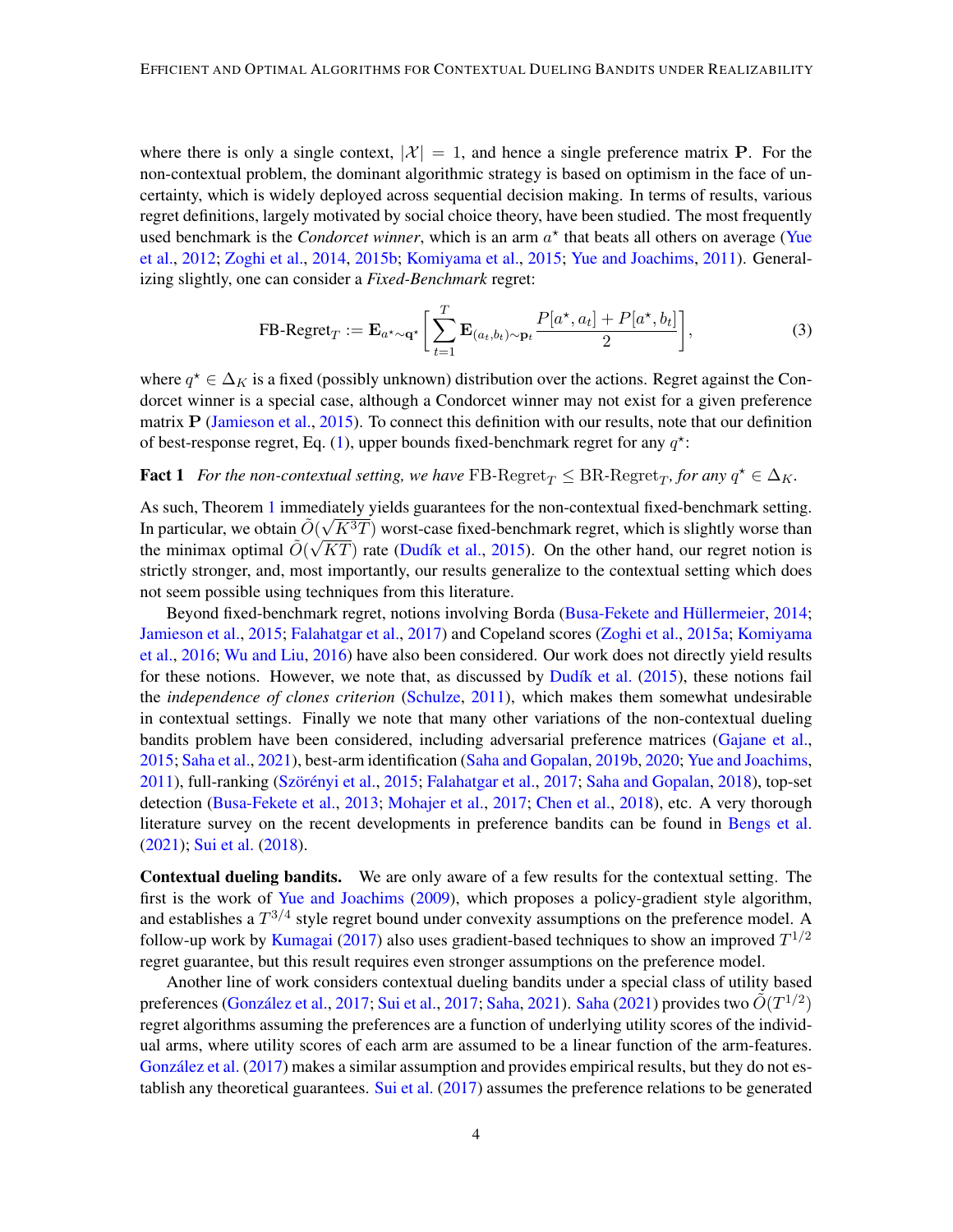from an unknown Gaussian process model, but also do not obtain regret bounds for their algorithms. In comparison, we do not require any assumptions (beyond realizability) on the preference model, and we still obtain a  $T^{1/2}$  rate.

Closest to our work is the paper of Dudík et al.  $(2015)$ , which studies the contextual dueling bandits problem with an abstract finite policy set  $\Pi : \mathcal{X} \to \mathcal{A}$  and without realizability. They propose a minimax notion of regret given by:

$$
\text{Policy-Regret}_{T} := \max_{\pi \in \Pi} \sum_{t=1}^{T} \frac{1}{2} \left[ f^{\star}(x_t) [\pi(x_t), a_t] + f^{\star}(x_t) [\pi(x_t), b_t] \right].
$$

This definition differs from our best-response notion in two ways: (1) the adversary chooses a policy for all T rounds, rather than a per-round distribution  $q_t$  and (2) we include the expectation over the learner's randomness in our definition. Based on these differences, we can show that our definition upper bounds the definition of  $Dudik$  et al. [\(2015\)](#page-15-0):

**Fact 2** Let  $\Pi$  be given, with  $|\Pi| < \infty$ . Then for any learner that chooses  $(a_t, b_t) \sim \mathbf{p}_t$  at round t, *we have*

<span id="page-4-0"></span>
$$
Policy\text{-}Regret_T \leq BR\text{-}Regret_T + \sqrt{T \log(|\Pi|/\delta)},
$$

*with probability*  $1 - \delta$ *.* 

Note that the minimax rate for policy regret is  $\sqrt{KT \log |\Pi|}$ , so the additive term is of lower order. Additionally, we are assuming realizability, without which it is impossible to attain sublinear best-response regret, while minimizing policy regret is always possible.

Apart from the difference in regret definition, Dudík et al. [\(2015\)](#page-15-0) provides two algorithmic results: an inefficient sparring algorithm that achieves the optimal regret rate, and an  $\epsilon$ -greedy algorithm that achieves a sub-optimal  $T^{2/3}$ -style regret assuming access to an *offline policy optimization oracle*. In comparison, we give an algorithm with optimal regret assuming realizability as well as access to an *online square loss minimization oracle*. We emphasize that the oracle models are quite different, so the results are not directly comparable. However, previous experimentation with standard contextual bandits suggests that algorithms based on square loss minimization may be more effective in practice [\(Foster et al.,](#page-15-5) [2021\)](#page-15-5).

Markov games. Finally, we highlight a growing body of work on preference based reinforcement learning in the Markov games framework [\(Littman,](#page-16-12) [1994\)](#page-16-12). Broadly speaking, a Markov game models a multi-step decision making problem where several players compete to maximize their payoff over the course of an episode. While the specific formulations vary considerably, one formulation can be seen as a multi-step generalization of (contextual) dueling bandits, where regret is measured using our best response notion (which, as discussed, subsumes many other notion in the literature) [\(Bai and Jin,](#page-14-8) [2020;](#page-14-8) [Xie et al.,](#page-17-9) [2020;](#page-17-9) [Bai et al.,](#page-14-9) [2020\)](#page-14-9). In particular, [Xie et al.](#page-17-9) [\(2020\)](#page-17-9) introduce ture) (Bat and Jin, 2020; Xie et al., 2020; Bat et al., 2020). In particular, Xie et al. (2020) introduce<br>the *coarse correlated equilibrium* strategy and show that it obtains  $\sqrt{T}$  regret in the linear function approximation setting, which directly gives an efficient contextual dueling bandits algorithm under linear realizability. We highlight this technique in Sec. [3](#page-6-0) in an attempt to better connect these two lines of work. On the other hand, our results for general function classes under realizability are novel, and we hope that they find applications in Markov games.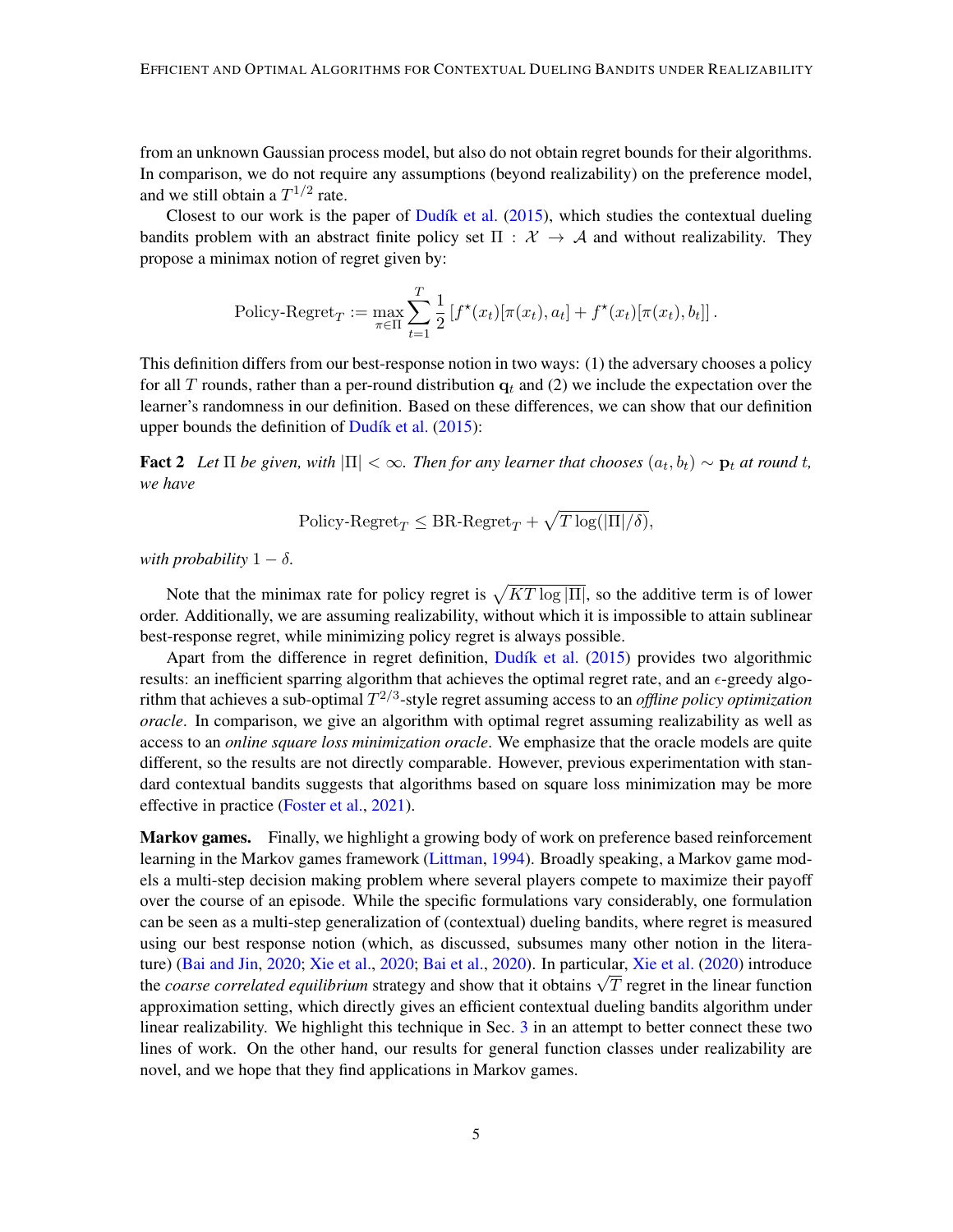# <span id="page-5-5"></span>2. Problem Setup

**Notation.** Let  $[n] := \{1, 2, ..., n\}$ , for any  $n \in \mathbb{N}$ . Given a set A, for any two items  $a, b \in \mathcal{A}$ , we use  $a \succ b$  to denote that a is preferred over b. We use lower case bold letters for vectors and upper case bold letters for matrices.  $I_d$  denotes the  $d \times d$  identity matrix. For any vector  $\mathbf{x} \in \mathbb{R}^d$ ,  $\|\mathbf{x}\|_2$ denotes the  $\ell_2$  norm of x.  $\Delta_K := \{ \mathbf{p} \in [0,1]^K \mid \sum_{i=1}^K p_i = 1, p_i \geq 0, \forall i \in [K] \}$  denotes the K-simplex,  $\Delta_{K^2} = \Delta_{K \times K}$ .  $\mathbf{e}_i$  denotes the *i*-th standard basis vector in  $\mathbb{R}^K$ . For this work, we consider the *zero-sum* representation of preference matrices:

$$
\mathcal{P} := \{ \mathbf{P} \in [-1,1]^{K \times K} \mid P[i,j] = -P[j,i], P[i,i] = 0, \ \forall i,j \in [K] \}^1.
$$

Note any  $P \in \mathcal{P}$  can be viewed as a *zero-sum game*, where the two players, called row and column player resp., simultaneously choose two (possibly randomized) items from  $[K]$ , with their goal being to respectively maximize and minimize the value of the selected entry.

#### <span id="page-5-0"></span>2.1. Online Regression Oracle

An online regression oracle [\(Cesa-Bianchi and Lugosi,](#page-14-10) [2006,](#page-14-10) Chapter 3), is an algorithm, which we denote by  $SgrReg$ , and which operates in the following online protocol: on each round t (1) it receives an abstract input  $z_t \in \mathcal{Z}$ , from some input space  $\mathcal{Z}$ , chosen adversarially by the environment, (2) it produces a real-valued prediction  $\hat{y}_t \in \mathcal{Y} \subset \mathbb{R}$  where  $\mathcal{Y}$  is some output space, and (3) it observes the true response  $y_t \in \mathcal{Y}$  and incurs loss  $\ell(\hat{y}_t, y_t) := (\hat{y}_t - y_t)^2$ . The goal of the oracle is to predict the outcomes as well as the best function in a given function class  $\mathcal{F} := \{f : \mathcal{Z} \mapsto \mathbb{R}\},\$ such that for every sequence of outcomes, the square loss regret is bounded.<sup>[2](#page-5-2)</sup>

Formally, adopting the notation of [Foster and Rakhlin](#page-15-3) [\(2020\)](#page-15-3), at time t and for input  $z \in \mathcal{Z}$ , SqrReg can be seen as a mapping  $\hat{y}(z) := \text{SqrReg}(z, \{z_\tau, y_\tau\}_{\tau=1}^{t-1})$ . Note this corresponds to the prediction the algorithm would make at time  $t$  if we passed in the input  $z$ , although this input may not be what is ultimately selected by the environment. We will take  $\mathcal{Z} = (\mathcal{X} \times [K]^2)$  to be the set of (context, action-pair) tuples such that  $z_t = (x_t, a_t, b_t)$  with  $x_t \in \mathcal{X}$  and  $(a_t, b_t) \in [K]^2$ . Our output space is simply  $\mathcal{Y} = [-1, 1]$ .

<span id="page-5-3"></span>**Assumption 1** The online regression oracle SqrReg guarantees for every sequence  $\{z_t, y_t\}_{t \in [T]},$ *its regret is bounded as*  $\sum_{t=1}^{T} (\hat{y}_t(z_t) - y_t)^2 - \inf_{f \in \mathcal{F}} \sum_{t=1}^{T} (f(z_t) - y_t)^2 \le \text{Reg}_{\text{Sq}}(T)$ , where  $\text{Reg}_{S_{\text{C}}}(T) = o(T)$  *is a known upper bound.* 

If we further assume realizability, in the sense that there exists  $f^* \in \mathcal{F}$  such that  $\forall t : f^*(z_t) =$  $\mathbb{E}[y_t | z_t]$ , then it is well-known that Assumption [1](#page-5-3) further implies

<span id="page-5-4"></span>
$$
\sum_{t=1}^{T} (\hat{y}_t(z_t) - f^*(z_t))^2 \le \text{Reg}_{\text{Sq}}(T). \tag{4}
$$

As we will see, under our realizability assumption on the preference matrices, the underlying square loss regression problem is also realizable, allowing us to appeal to Eq. [\(4\)](#page-5-4).

<span id="page-5-6"></span><span id="page-5-1"></span><sup>1.</sup> Standard dueling bandit literature generally represents preference matrices  $\mathbf{Q} \in [0, 1]^{K \times K}$ , such that  $Q[i, j]$  indicates the probability of item i being preferred over item j. Here Q satisfies  $Q[i, j] = 1 - Q[j, i]$  and  $Q[i, i] = 0.5$ . Note both representations are equivalent as there exists a one to one mapping  $P = (2Q - 1) \in \mathcal{P}$  (Dudík et al., [2015;](#page-15-0) [Bengs et al.,](#page-14-7) [2021\)](#page-14-7)

<span id="page-5-2"></span><sup>2.</sup> The square loss itself does not play a crucial role and can be replaced by any loss function that is strongly convex with respect to the predictions [\(Foster and Rakhlin,](#page-15-3) [2020\)](#page-15-3).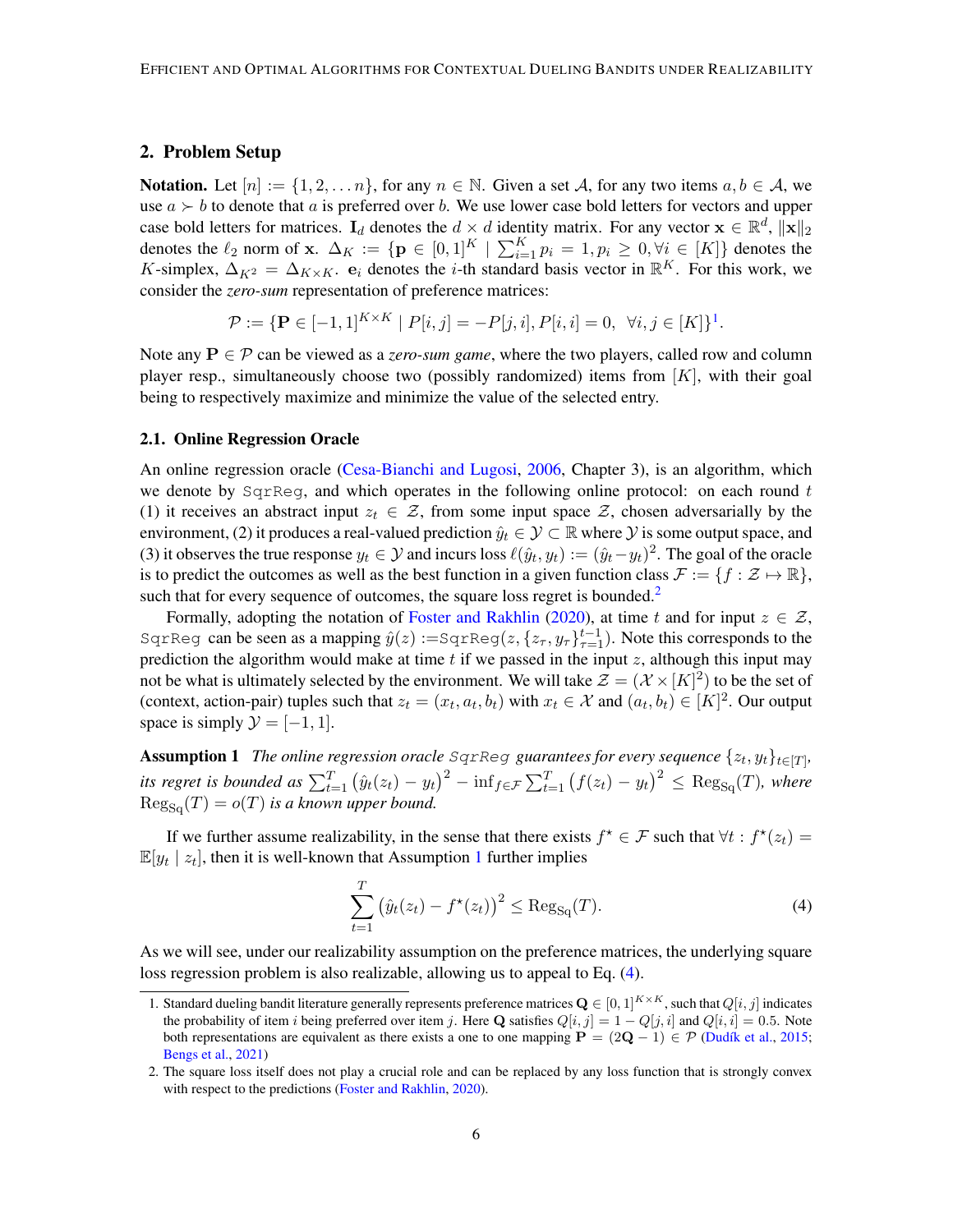Remark 1 (Some examples) *Online square loss regression is a well-studied problem, and efficient algorithms with provable regret guarantees are known for many specific function classes including finite classes where*  $|\mathcal{F}| < \infty$ *, finite and infinite dimensional linear classes, and others [\(Foster and](#page-15-3) [Rakhlin,](#page-15-3) [2020;](#page-15-3) [Foster et al.,](#page-15-4) [2020\)](#page-15-4). For completeness, we provide formal definition for some specific classes and instantiations of the regression oracles in Appendix [B.1.](#page-19-0)*

#### 2.2. Setup and Objective

We assume a context set  $\mathcal{X} \subseteq \mathbb{R}^d$ , action space of K actions denoted by  $\mathcal{A} := [K]$ , and a function class  $\mathcal{F} = \{f : \mathcal{X} \mapsto [-1, 1]^{K \times K}\}$ , all known to the learner ahead of the game. At each round, we assume a context-preference pair  $(x_t, P_t) \sim D$  is drawn from a joint-distribution D, such that  $x_t \in$  $\mathcal{X}$ , and  $\mathbf{P}_t \in [-1,1]^{K \times K}$ . The task of the learner is to select a pair of actions  $(a_t, b_t) \in [K] \times [K]$ , upon which an outcome  $o_t \in \{\pm 1\}$  is revealed to the learner according to  $P_t$ ; specifically the probability that  $a_t$  is preferred over  $b_t$ , indicated by  $o_t = +1$ , is given by  $Pr(o_t = 1) := Pr(a_t \succ$  $b_t$ ) =  $\frac{P_t[a_t,b_t]+1}{2}$ , and hence  $Pr(o_t = -1) := Pr(b_t \succ a_t) = \frac{1-P_t[a_t,b_t]}{2}$ .

<span id="page-6-2"></span>**Assumption 2 (Realizability)** Define  $f^* : x \mapsto \mathbb{E}[\mathbf{P} \mid \mathbf{x}]$ . We assume that  $f^* \in \mathcal{F}$ . Thus, for any  $a, b \in [K]$ *, we have*  $\mathbb{E}[\mathbf{P}[a, b] | x] = f^*(x)[a, b]$ *.* 

**Objective: Best-Response Regret** Assuming the learner selects the duel  $(a_t, b_t) \sim \mathbf{p}_t \in \Delta_{K \times K}$ at each round  $t$ , we measure the learner's performance via a notion of best response regret, defined as:

BR-Regret<sub>T</sub> := 
$$
\sum_{t=1}^T \max_{q_t \in \Delta_K} \frac{1}{2} \mathbb{E}_{a \sim q_t} \mathbb{E}_{(a_t, b_t) \sim \mathbf{p}_t} [f^{\star}(x_t)[a, a_t] + f^{\star}(x_t)[a, b_t]].
$$

<span id="page-6-3"></span>Remark 2 (Learner's Obligation to Randomize) *As stated, we allow the learner to choose its actions randomly and our regret definition includes an expectation over this randomness. An alter*native would be to measure the best response regret on the realized outcomes  $\left(a_t,b_t\right)$  chosen by the *learner at each time:*

<span id="page-6-1"></span>
$$
\sum_{t=1}^{T} \max_{\mathbf{q}_t \in \Delta_K} \frac{1}{2} \mathbb{E}_{a \sim q_t} \left[ f^{\star}(x_t) [a, a_t] + f^{\star}(x_t) [a, b_t] \right]. \tag{5}
$$

The two regret definitions ( $BR$ - $Regret_T$  vs the one defined in  $(5)$ ) are of course equivalent if the *learner does not randomize, but they are very different in general. In fact, if we measure regret on the realized outcomes, as displayed above (irrespective of whether the learner is allowed to randomize or not*), then sublinear regret is not possible in general, since the preference matrices  $f^{\star}(\cdot)$  may not *have pure-strategy Nash equilibria. See Appendix [B.2](#page-20-0) for a concrete example. On the other hand, if the learner randomizes and we incorporate this into the regret definition, then in principle the* learner could set both marginals of  $\mathbf{p}_t$  to be a Nash equilibrium for  $f^\star(x_t)$  to guarantee 0 regret.

#### <span id="page-6-0"></span>3. Warm up: Structured Function Classes

As a warm up, and to highlight an overlooked connection between dueling bandits and Markov As a warm up, and to mightight an overlooked connection between dueling bandits and Markov games, we briefly sketch how UCB-based algorithms can achieve  $\sqrt{T}$ -regret in some structured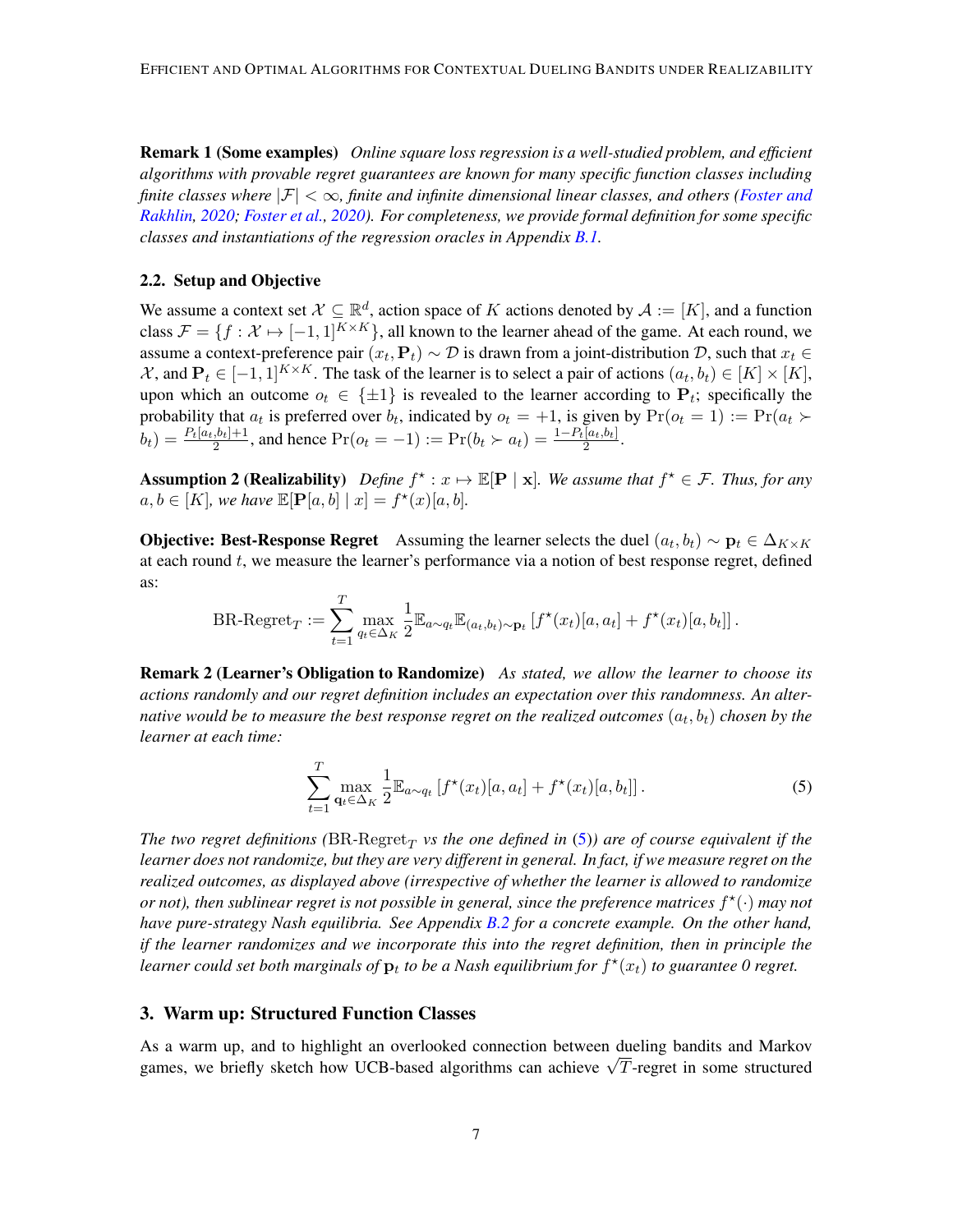dueling bandits settings. These algorithms have appeared previously in the Markov games literature [\(Bai et al.,](#page-14-9) [2020;](#page-14-9) [Xie et al.,](#page-17-9) [2020\)](#page-17-9), so we summarize the key ideas here and defer additional details to the appendices. While these ideas are not technically novel, in light of the relationship between best-response regret and previously studied notions in the dueling bandit literature, we believe it is worthwhile to bring these techniques to the attention of the dueling bandit community.

We begin with the standard "non-contextual" dueling bandits setting where there is just a single unknown preference matrix  $P \in [-1,1]^{K \times K}$ . Here, it is natural to deploy a confidence-based strategy that, at round t, maintains an estimate  $\hat{P}_t$  of the underlying parameter and a confidence set  $C_t[i,j] := \tilde O\bigg(\sqrt{\frac{1}{N_t[i,j]}}$ for each entry, where  $N_t[i, j]$  is the number of times that entry  $(i, j)$ has been dueled prior to round  $t$ . The critical component of the algorithm, and the main departure from standard UCB approaches, is the action selection scheme. Here we find a *coarse correlated equilibrium* (CCE) of the "upper confidence" matrix  $U_t := \hat{\bm{P}}_t + \bm{\mathrm{C}}_t$ , defined as any joint distribution  $\mathbf{p}_t \in \Delta_{K \times K}$  that satisfies:

$$
\sum_{a,b \in [K] \times [K]} p_t[a,b]U_t[a,b] \ge \max_{a^* \in [K]} \sum_{b \in [K] \times [K]} p_t^r[b]U_t[a^*,b],
$$
  

$$
\sum_{a,b \in [K] \times [K]} p_t[a,b]U_t[b,a] \ge \max_{b^* \in [K]} \sum_{a \in [K] \times [K]} p_t^{\ell}[a]U_t[b^*,a],
$$

where  $p_t^{\ell}[\cdot] = \sum_b p_t[\cdot, b]$  is the "left" marginal and  $p_t^r$  is the analogously defined "right" marginal. In words, the CCE is a joint distribution over the actions of the two players, such that neither player is incentivized to deviate unilaterally from their marginal strategy [\(Dey,](#page-15-11) [2019\)](#page-15-11). Since the matrix  $U_t$  is not zero-sum, a Nash equilibrium may not be efficiently computable [\(Dey,](#page-15-11) [2019;](#page-15-11) [Daskalakis](#page-14-11) [et al.,](#page-14-11) [2009\)](#page-14-11); however, a CCE is guaranteed to exist and is easily computed by solving the above linear feasiblity problem. Returning to the algorithm, we find a CCE solution  $p_t$  for the upper confidence matrix  $U_t$ , sample  $(a_t, b_t) \sim p_t$ , observe the outcome, and update our statistics for the next round. We refer this algorithm as CCE-DB. The full pseudocode is presented in Appendix [C.1](#page-20-1) (see Algorithm [2\)](#page-21-0).

#### 3.1. Regret Analysis for CCE based Algorithms

The algorithm summarized above achieves the following regret guarantee. This theorem essentially appears in both [Xie et al.](#page-17-9) [\(2020\)](#page-17-9) and [Bai et al.](#page-14-9) [\(2020\)](#page-14-9) in more general forms; both study multi-step Markov games, [Xie et al.](#page-17-9) [\(2020\)](#page-17-9) considers linear function approximation, and [Bai et al.](#page-14-9) [\(2020\)](#page-14-9) allows the two players to have different action set sizes.

<span id="page-7-0"></span>Theorem 2 (Regret of **CCE-DB** (Alg. [2\)](#page-21-0), informal) *In the non-contextual standard* K*-armed dueling bandits setting, the above algorithm has regret*

$$
\text{BR-Regret}_{T} \le O(K \log (KT)\sqrt{T}).
$$

An intuitive proof sketch of the algorithm is given below (while the complete analysis is presented in Appendix  $C.2$ ). We mention a few remarks, before describing the key step in the analysis.

1. The above bound is optimal in the dependence on  $T$ , up to logarithmic factors, as the worst-The above bound is optimal in the dependence on 1, up to logarithmic factors, as the worst-<br>case lower bound is known to be  $\Omega(\sqrt{T})$  even when assuming existence of a Condorcet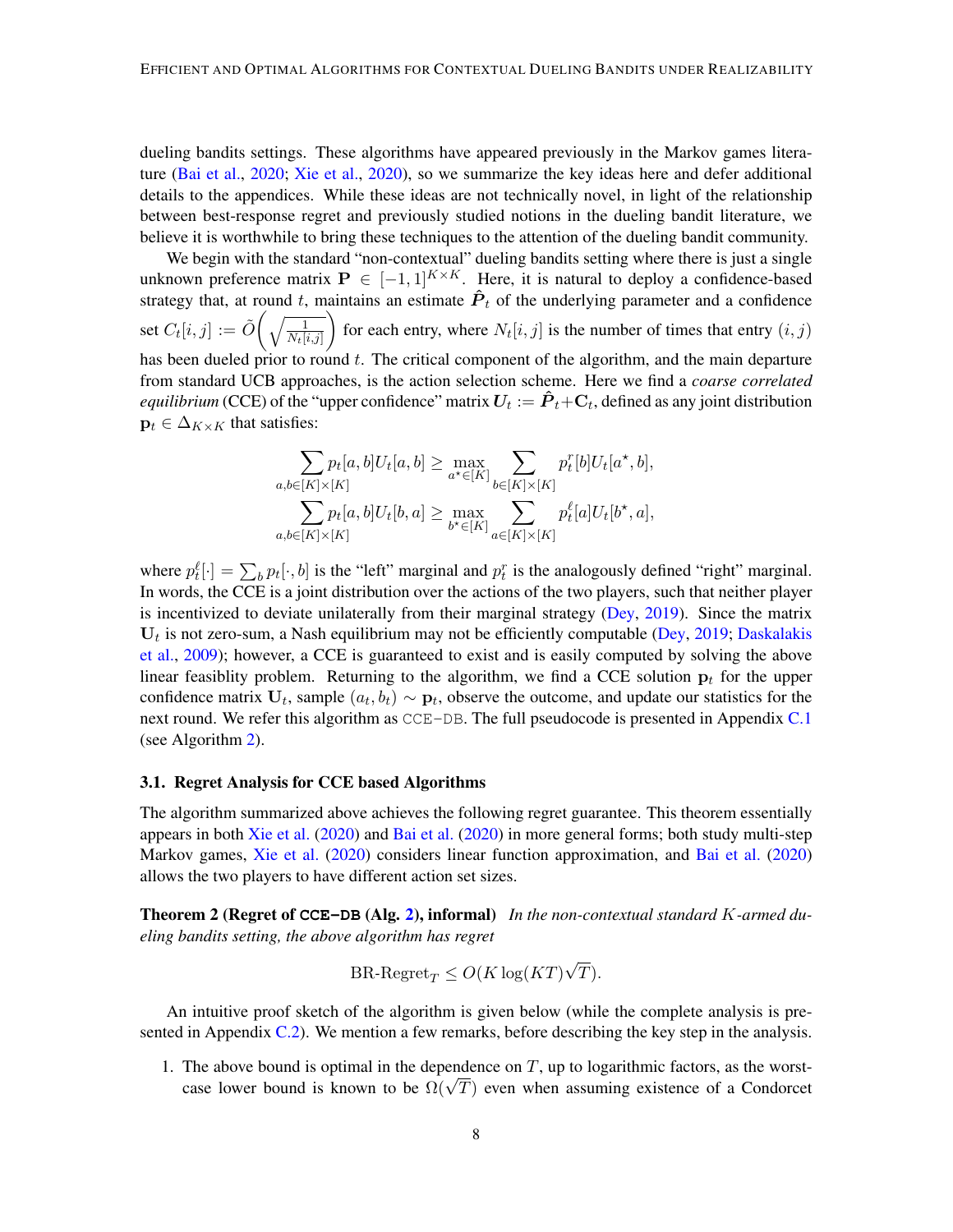Winner [\(Komiyama et al.,](#page-15-2) [2015;](#page-15-2) Dudík et al., [2015\)](#page-15-0). Recall from Fact [1,](#page-3-0) that the best-response regret upper bounds the regret to any fixed benchmark, including a Condorcet winner (if it exists).

- 2. While near-optimal in its dependence on T, the dependence on the number of arms is suboptimal, as it is possible to achieve  $\tilde{O}(\sqrt{KT})$  best-response regret in the non-contextual setting. Indeed, this optimal rate can be achieved here and in other related settings by sparring optimal adversarial bandit algorithms, such as  $Exp3$  (Dudík et al., [2015;](#page-15-0) [Ailon et al.,](#page-14-1) [2014;](#page-14-1) [Gajane et al.,](#page-15-9) [2015;](#page-15-9) [Sui et al.,](#page-17-4) [2017\)](#page-17-4). Unfortunately, all algorithms that achieve the optimal rate rely heavily on adversarial online learning techniques and do not seem to yield efficient algorithms in the more general contextual setting, and so we believe it is worthwhile to also study algorithms with a more statistical flavor.
- 3. The result above can be generalized to any setting where valid and shrinking confidence intervals can be constructed, including linear and generalized linear dueling bandit settings under realizability. These results are presented in Appendix [C.4,](#page-23-0) where we give an  $\tilde{O}(d\sqrt{T})$ regret algorithm (Alg. [3\)](#page-24-0) for the linear case (see Theorem [8,](#page-24-1) Appendix [C.4\)](#page-23-0).

Proof Sketch: Regret Analysis of **CCE-DB** (Alg. [2\)](#page-21-0). Turning to the analysis, the first part of the analysis involves verifying the validity of the confidence intervals, which is quite standard. The more interesting part involves relating the regret of  $p_t$  to the confidence bounds, where we must crucially use the fact that  $p_t$  is the CCE for the upper confidence matrix  $U_t$ . The essential calculation is as follows: for any  $q \in \Delta_K$ , we have

$$
\mathbf q^\top \mathbf P \mathbf p_t^\ell \overset{(i)}{\leq} \mathbf q^\top \mathbf U_t \mathbf p_t^\ell \overset{(ii)}{\leq} \max_{b^\star} \sum_{a \in [K]} p_t^\ell(a) U_t[b^\star,a] \overset{(iii)}{\leq} \sum_{a,b \in [K] \times [K]} p_t[a,b] U_t[b,a],
$$

where (i) follows from the upper confidence property of  $U_t$ , (ii) follows since  $q \in \Delta_K$  and (iii) follows from the fact that  $\mathbf{p}_t$  is a CCE for  $\mathbf{U}_t$ .

The exact same calculation applies for the right player  $p_t^r$  and yields the bound  $\sum_{a,b} p_t(a,b)U_t[a,b]$ . Finally using the fact that  $U_t[a, b] = -U_t[b, a] + 2C_t[a, b]$  we obtain

$$
\mathbf{q}^\top \mathbf{P}(\mathbf{p}_t^{\ell} + \mathbf{p}_t^r) \leq \sum_{a,b} p_t[a,b] (U_t[a,b] + U_t[b,a]) = 2 \sum_{a,b} p_t[a,b] C_t[a,b].
$$

In other words, we can bound the per-round regret by the confidence width of the actions chosen by the learner. This enables us to use standard potential-function arguments for bounding the confidence sum, which yields the final regret bound.

# <span id="page-8-0"></span>4. Main result: General function classes

While the above CCE-based algorithm yields  $\sqrt{T}$ -type regret for function classes that admit pointwise confidence intervals, this is only possible for certain structured function classes. In this section, we turn to our main result: an efficient algorithm for more general classes  $\mathcal{F}$ .

Our algorithm is an adaptation of the contextual bandit algorithm SquareCB, due to [Foster](#page-15-3) [and Rakhlin](#page-15-3) [\(2020\)](#page-15-3), which uses an online square loss oracle to make predictions and an inverse gap-weighting scheme that uses these predictions for action selection. Their key lemma establishes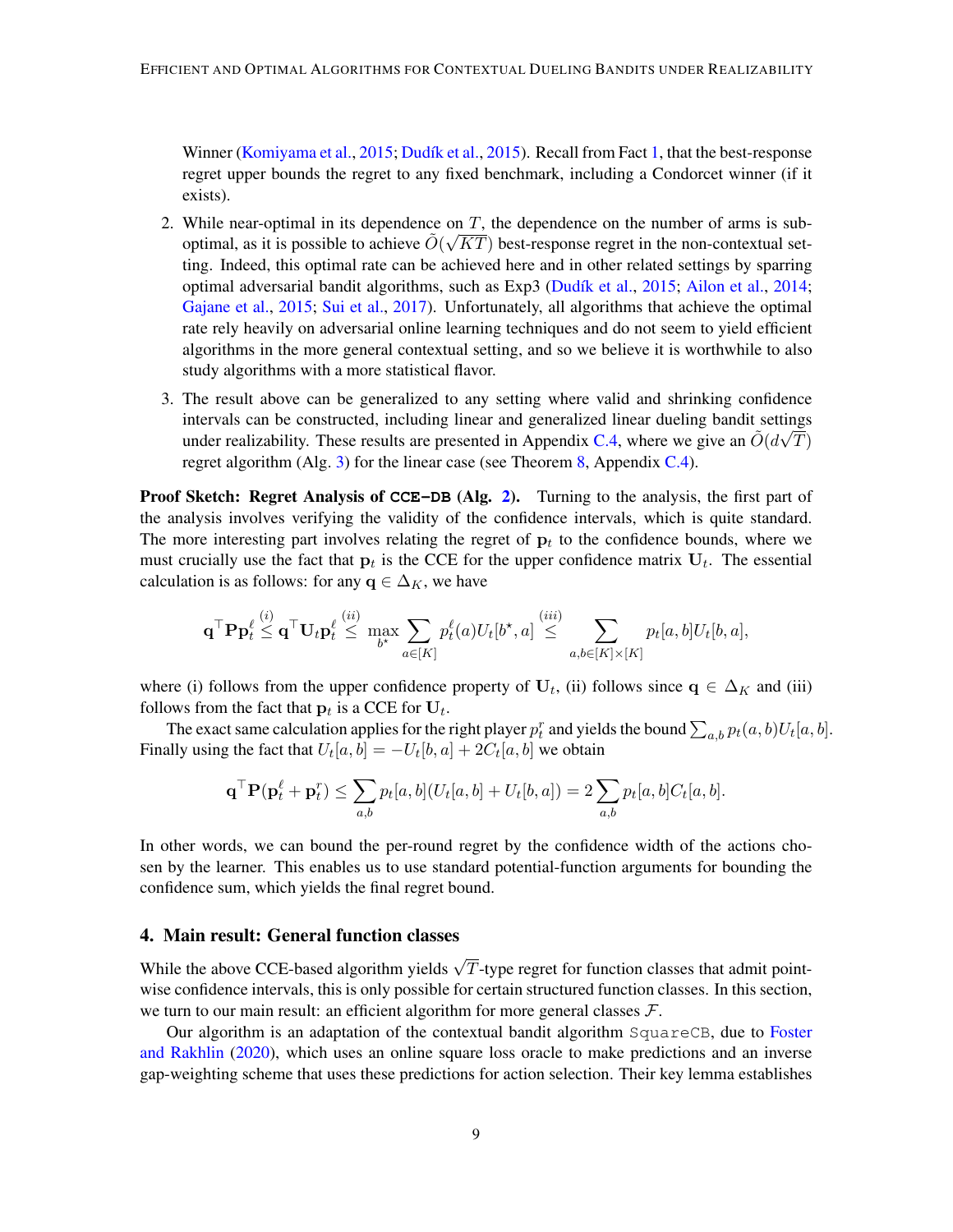a *per-round inequality* that relates the contextual bandit regret to the square loss of the online oracle. This inequality is established in a minimax sense, where no assumptions are made about the predictions of the oracle or the true reward function.

We follow their recipe and instantiate the square loss oracle with instance space  $\mathcal{Z} := \mathcal{X} \times$  $[K] \times [K]$ . Then at each round  $t \in [T]$ , after observing the context  $x_t$ , we can query the oracle for predictions on  $(x_t, a, b)$  for each  $(a, b) \in [K] \times [K]$  and collect the predictions into a zero-sum matrix  $\hat{\mathbf{Y}}_t \in [-1, 1]^{K \times K}$ . Now, the goal is to use  $\hat{\mathbf{Y}}_t$  to construct a distribution  $\mathbf{p}_t \in \Delta_{K \times K}$  such that

$$
\max_{f^{\star} \in D_{\mathrm{ZS}}} \underbrace{\max_{\mathbf{q} \in \Delta_K} \frac{1}{2} \mathbb{E}_{a^{\star} \sim \mathbf{q}, (a_t, b_t) \sim \mathbf{p}_t} \left[ f^{\star}[a^{\star}, a_t] + f^{\star}[a^{\star}, b_t] \right]}_{\text{best-response regret of } \mathbf{p}_t} - \frac{\gamma}{4} \underbrace{\mathbb{E}_{(a_t, b_t) \sim \mathbf{p}_t} \left[ (\hat{Y}_t[a_t, b_t] - f^{\star}[a_t, b_t])^2 \right]}_{\text{square loss of } \hat{\mathbf{Y}}_t} \leq \frac{\text{poly}(K)}{\gamma}.
$$

Here  $D_{\text{ZS}} := \{ \mathbf{M} \in [-1,1]^{K \times K} \mid M[i,j] = -M[i,j], M[i,i] = 0 \}$  is the set of zero-sum matrices and  $\gamma > 0$  is a exploration rate parameter. In words, we are asking that, no matter the true preference matrix  $f^*$ ,  $p_t$  has best response regret that is upper bounded by the square loss of  $\hat{Y}_t$ on actions chosen from  $\mathbf{p}_t$ , up to an additive  $poly(K)/\gamma$  term. If we can find such a  $\mathbf{p}_t$ , then we can sample  $(a_t, b_t) \sim \mathbf{p}_t$ , observe the outcome  $o_t$  and pass the example  $z_t = (x_t, a_t, b_t)$  along with outcome  $o_t$  to the square loss oracle. This ensures that the observed loss is an unbiased estimate for the second term above, so if we add up the per-round inequality for all  $t \in [T]$ , we obtain

$$
\text{BR-Regret}_{T} \leq \frac{\gamma}{4} \cdot \sum_{t=1}^{T} \mathbb{E}_{(a_t, b_t) \sim \mathbf{p}_t} \left[ (\widehat{Y}_t[a_t, b_t] - f^{\star}(x_t)[a_t, b_t])^2 \right] + \frac{\text{poly}(K) \cdot T}{\gamma}
$$

$$
\leq \frac{\gamma}{4} \cdot \text{Reg}_{\text{Sq}}(T) + \frac{\text{poly}(K) \cdot T}{\gamma} = O\left(\sqrt{\text{poly}(K) \cdot T \cdot \text{Reg}_{\text{Sq}}(T)}\right).
$$

Here, the second inequality follows from Assumption [1,](#page-5-3) in particular, Eqn. [\(4\)](#page-5-4) and the fact that the example  $z_t = (x_t, a_t, b_t)$  that we feed to the square loss oracle will have  $(a_t, b_t) \sim \mathbf{p}_t$ . Then the final bound is based on tuning  $\gamma \asymp \sqrt{\frac{\text{poly}(K)T}{\text{Re} \sigma_{\text{max}}(T)}}$  $\frac{\text{poly}(K)T}{\text{Reg}_{\text{Sq}}(T)}$ .

Thus, the main remaining step is to establish the per-round regret inequality. This is where our analysis departs from that of [Foster and Rakhlin](#page-15-3) [\(2020\)](#page-15-3), as we must account for the game-theoretic structure of the best response regret definition. To proceed with this analysis, let us define the per-round minimax value as:

$$
V(\gamma) := \max_{\mathbf{Y} \in D_{\text{ZS}}} \min_{\mathbf{p} \in \Delta_{K \times K}} \max_{f^* \in D_{\text{ZS}}} \left[ \sum_{(a,b)} q[a] f^*[a,b] \frac{p^{\ell}[b] + p^*[b]}{2} - \frac{\gamma}{4} \sum_{i \neq j} p[i,j] (f^*[i,j] - Y[i,j])^2 \right],
$$
\n(6)

where  $p^{\ell}[\cdot] = \sum_b p[\cdot, b]$  is the "left" marginal and  $p^r[\cdot] = \sum_a p[a, \cdot]$  is the "right" marginal of **p**. The following lemma shows that the minimax value  $V(\gamma)$  is bounded by  $O(K/\gamma)$ .

<span id="page-9-0"></span>**Lemma 3** *For any*  $\gamma \geq 2K$ ,  $V(\gamma) \leq \frac{5K}{\gamma}$  $\frac{K}{\gamma}$ .

Proof By a change of variables, we can write

$$
V(\gamma) = \max_{\mathbf{Y} \in D_{\text{ZS}}} \min_{\mathbf{p} \in \Delta_{K \times K}} \max_{\delta \in D_{\text{ZS}} \atop \mathbf{q} \in \Delta_{K}} \left[ \sum_{(a,b)} q[a] (Y[a,b] + \delta[a,b]) \frac{p^{\ell}[b] + p^{r}[b]}{2} - \frac{\gamma}{4} \sum_{i \neq j} p[i,j] \delta[i,j]^2 \right].
$$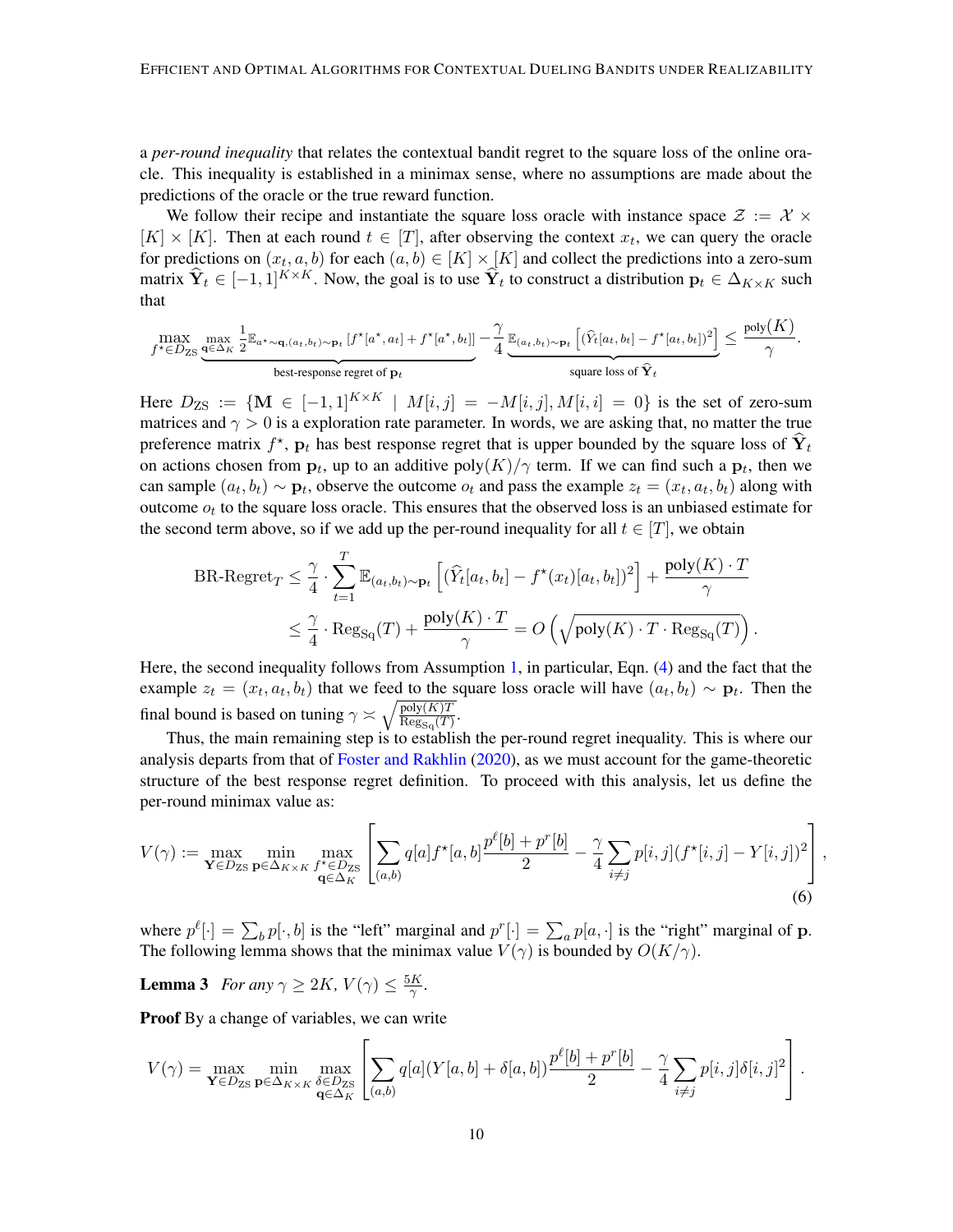Next, we relax all constraints on  $\delta_{a,b}$ , fix p and q, and optimize over  $\delta_{a,b}$ . Maximizing the quadratic for each  $\delta_{a,b}$ , we find that setting  $\delta_{a,b} = \frac{q[a](p^{\ell}[b]+p^{\ell}[b])}{\gamma p[a,b]}$  $\frac{p^{\nu}[0]+p^{\nu}[0]}{\gamma p[a,b]}$  yields an upper bound on  $V(\gamma)$ :

<span id="page-10-0"></span>
$$
V(\gamma) \leq \max_{\mathbf{Y} \in D_{\text{ZS}}} \min_{\mathbf{p} \in \Delta_{K \times K}} \max_{\mathbf{q} \in \Delta_{K}} \left[ \sum_{a,b} q[a] Y[a,b] \frac{p^{\ell}[b] + p^{r}[b]}{2} + \frac{1}{2\gamma} \sum_{a,b} \frac{q[a]^2 (p^{\ell}[b] + p^{r}[b])^2}{p[a,b]} \right]
$$
  
\n
$$
\leq \max_{\mathbf{Y} \in D_{\text{ZS}}} \min_{\mathbf{p} \in \Delta_{K}} \max_{\mathbf{q} \in \Delta_{K}} \left[ \sum_{a,b} q[a] Y[a,b] p[b] + \frac{2}{\gamma} \sum_{a,b} \frac{q[a]^2 p[b]^2}{p[a] p[b]} \right]
$$
  
\n
$$
\leq \max_{\mathbf{Y} \in D_{\text{ZS}}} \min_{\mathbf{p} \in \Delta_{K}} \max_{\mathbf{q} \in \Delta_{K}} \left[ \sum_{a,b} q[a] Y[a,b] p[b] + \frac{2}{\gamma} \sum_{a} \frac{q[a]}{p[a]} \right].
$$
 (7)

Above, the first inequality uses the maximizing value of  $\delta_{a,b}$ , while in the second inequality, we restrict the minimizing player  $\mathbf p$  to sample  $(a, b)$  iid from a marginal distribution (which we overload and also call p). In the last inequality we use the fact that  $p, q \in \Delta_K$  so that, e.g.,  $q[a]^2 \le q[a]$ .

We bound the final term by fixing  $Y$  and applying the minimax theorem. To do so, observe that the objective is linear (and hence concave) in q and convex in p. To ensure that the objective is defined everywhere, we further shrink the domain for p by *smoothing*: Fixing  $\epsilon > 0$ , for any  $\mathbf{p} \in \Delta_K$  we define  $\mathbf{p}^{(\epsilon)} := (1 - \epsilon)\mathbf{p} + \epsilon \mathbf{1}/K$ . As  $\mathbf{p}^{(\epsilon)}$  itself is a distribution, this upper bounds our objective while ensuring that the conditions for applying the minimax swap are satisfied. As such, we obtain

$$
V(\gamma) \leq \max_{\mathbf{Y} \in D_{\text{ZS}}}\min_{\mathbf{p} \in \Delta_K} \max_{\mathbf{q} \in \Delta_K} \left[ \sum_{a,b} q[a] Y[a,b] p^{(\epsilon)}[b] + \frac{2}{\gamma} \sum_a \frac{q[a]}{p^{(\epsilon)}[a]} \right]
$$
  
\n
$$
= \max_{\mathbf{Y} \in D_{\text{ZS}}}\max_{\mathbf{q} \in \Delta_K} \min_{\mathbf{p} \in \Delta_K} \left[ \sum_{a,b} q[a] Y[a,b] p^{(\epsilon)}[b] + \frac{2}{\gamma} \sum_a \frac{q[a]}{p^{(\epsilon)}[a]} \right]
$$
  
\n
$$
\leq \max_{\mathbf{Y} \in D_{\text{ZS}}}\max_{\mathbf{q} \in \Delta_K} \left[ \sum_{a,b} q[a] Y[a,b] q^{(\epsilon)}[b] + \frac{2}{\gamma} \sum_a \frac{q[a]}{q^{(\epsilon)}[a]} \right]
$$
  
\n
$$
= \max_{\mathbf{Y} \in D_{\text{ZS}}}\max_{\mathbf{q} \in \Delta_K} \left[ (1-\epsilon) \sum_{a,b} q[a] Y[a,b] q[b] + \frac{\epsilon}{K} \sum_{a,b} q[a] Y[a,b] + \frac{2}{\gamma} \sum_a \frac{q[a]}{(1-\epsilon)q[a] + \epsilon/K} \right].
$$

Here, the first inequality restricts the domain for p using the smoothing operator, the first equality is the minimax swap, and the second inequality follows by choosing  $p = q$ . The remaining three terms are bounded as follows: (i) the first term is zero since  $Y \in D_{\text{ZS}}$ , (ii) the second term is trivially upper bounded by  $\epsilon$ , (iii) the third term is at most  $4K/\gamma$  as long as  $\epsilon \leq 1/2$ . Setting  $\epsilon = K/\gamma$ , we obtain the result.

Lemma [3,](#page-9-0) combined with the above discussion, immediately certifies the existence of a strategy that achieves  $O(\sqrt{KT \cdot \text{Reg}_{Sq}(T)})$  regret for contextual dueling bandits with realizability. For constructing an algorithm, the missing piece is the action selection scheme  $p_t$ , whose existence is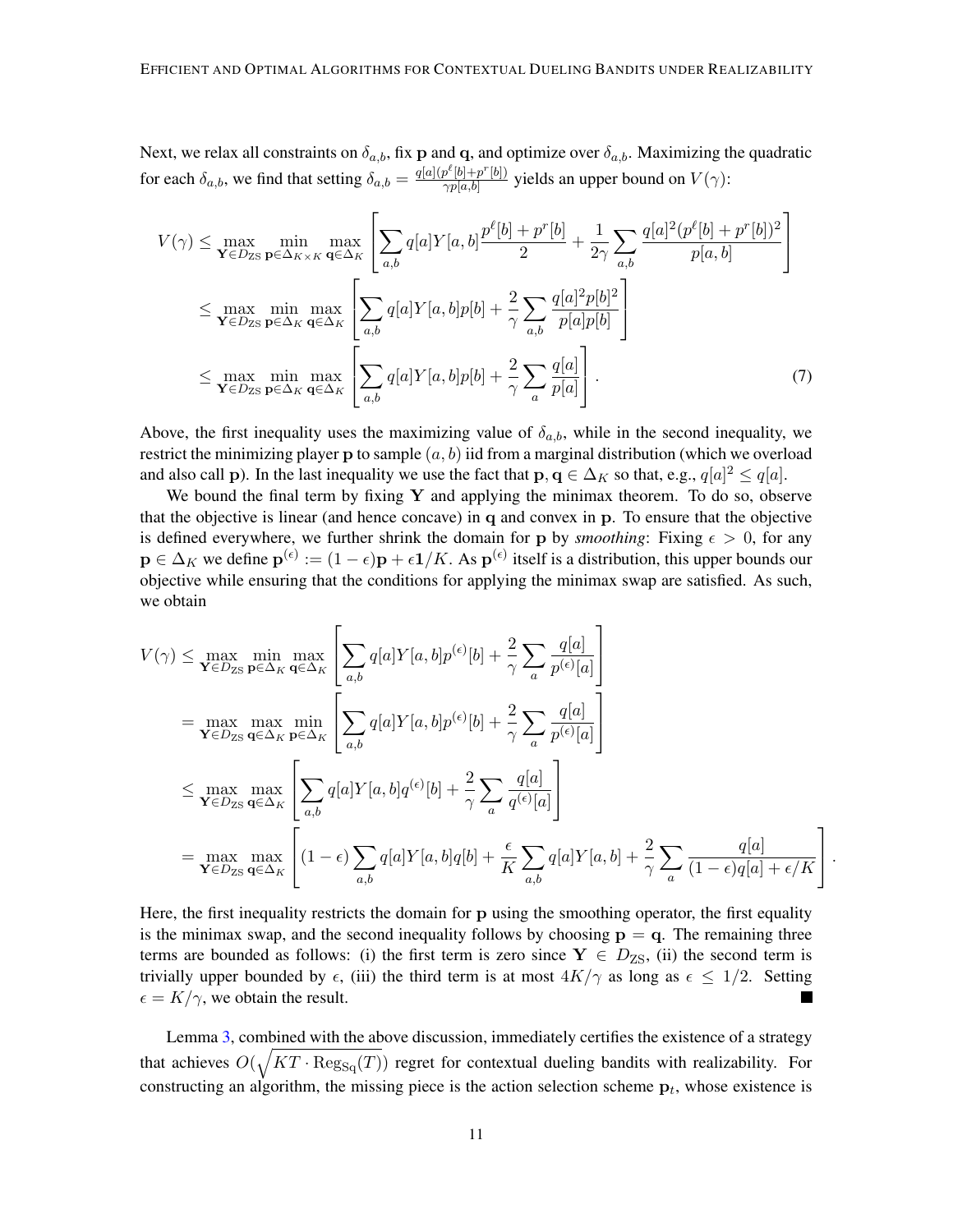guaranteed by Lemma [3.](#page-9-0) For this, an examination of Eq. [\(7\)](#page-10-0) reveals that we can compute a suitable  $p_t$  by solving a simple convex program in the action space. Specifically, given predictions  $Y_t$  on round t, we define  $\mathbf{p}_t \in \Delta_K$  as any solution to the following convex feasibility problem:

<span id="page-11-4"></span>
$$
\mathbf{p}_t \text{ satisfies } \forall i \in [K]: \sum_b \widehat{Y}_t[i, b] p_t[b] + \frac{2}{\gamma} \frac{1}{p_t[i]} \le \frac{5K}{\gamma}.\tag{8}
$$

The proof of Lemma [3](#page-11-1) shows that this program is always feasible<sup>3</sup> and that  $p_t$  provides the perround inequality that we require.

# Algorithm 1 **MinMaxDB**

- <span id="page-11-2"></span>1: **input:** Arm set: [K], parameters  $\gamma > 0$ .
- 2: An instance of  $SgrReg$  for function class  $\mathcal F$
- 3: for  $t = 1, 2, ..., T$  do
- 4: Receive context  $x_t$

5: 
$$
\forall a < b, a, b \in [K] \times [K]: \text{Query } \hat{y}(x_t, a, b) \leftarrow \text{SgrReg}\left(\{(x_{\tau}, a_{\tau}, b_{\tau}), y_{\tau}\}_{\tau=1}^{t-1}\right)
$$

6: Collect predictions into matrix  $\hat{\mathbf{Y}}_t$  and find  $\mathbf{p}_t \in \Delta_K$  satisfying

<span id="page-11-3"></span>
$$
\forall i \in [K]: \sum_{b \in [K]} \widehat{Y}_t[i, b] p_t[b] + \frac{2}{\gamma} \frac{1}{p_t[i]} \leq \frac{5K}{\gamma}.
$$

- 7: Sample  $a_t, b_t \stackrel{iid}{\sim} \mathbf{p}_t$ , play the duel  $(a_t, b_t)$  and receive feedback  $o_t$ .
- 8: Update SqrReg with example  $(x_t, a_t, b_t)$  and label  $o_t$ .

9: end for

We put all the pieces together to obtain our final algorithm, with pseudocode displayed in Algorithm [1.](#page-11-2) The main guarantee for the algorithm is as follows:

# **Theorem 3** *Under Assumptions [1](#page-11-2) and [2,](#page-6-2) Algorithm 1 with*  $\gamma = \sqrt{\frac{20KT}{\text{Re}\sigma^2(T)}}$  $\frac{20KT}{\text{Reg}_{\text{Sq}}(T)}$  ensures that  $\text{BR-Regret}_T \leq$  $\sqrt{5KT\text{Reg}_{\text{Sq}}(T)}$  *for any*  $T \geq 4K\text{Reg}_{\text{Sq}}(T)$ *.*

The restriction on T arises since Lemma [3](#page-9-0) applies only when  $\gamma \geq 2K$ . The complete proof of Theorem [3](#page-11-3) is given in Appendix [D.1.](#page-25-0) Moreover, we further note that given the choice of  $p_t$  in Eq. [8,](#page-11-4) there is actually a simpler argument for our reduction and derivation of Theorem [3.](#page-11-3) We provide this analysis in Appendix [D.2.](#page-25-1)

By instantiating the square loss oracle appropriately, we obtain end-to-end guarantees for many function classes of interest. Some of these results are summarized in the next corollary.

<span id="page-11-0"></span>Corollary 4 *Algorithm [1](#page-11-2) yields the following best-response regret guarantees:*

• *For* F *with* |F| < ∞*, instantiating* SqrReg *as the exponential weights algorithm guarantees*  $\text{Reg}_{\text{Sq}}(T) \leq O(\log |\mathcal{F}|)$  and hence BR- $\text{Regret}(T) \leq O(\sqrt{KT \log |\mathcal{F}|})$ . For example in the K-armed (non-contextual) dueling bandit setting, one can construct F such that  $\log |\mathcal{F}| =$ *K*-armea (non-contextual) dueling bandit setting  $\tilde{O}(K^2)$  to obtain BR-Regret $(T) \leq \tilde{O}(\sqrt{K^3T})$ .

<span id="page-11-1"></span><sup>3.</sup> Note that we can add an  $O(K/\gamma)$  slack term in the RHS of Eq. [\(8\)](#page-11-4) to the tolerate the approximations arising from numerical methods. This affects the final result only in constant factors.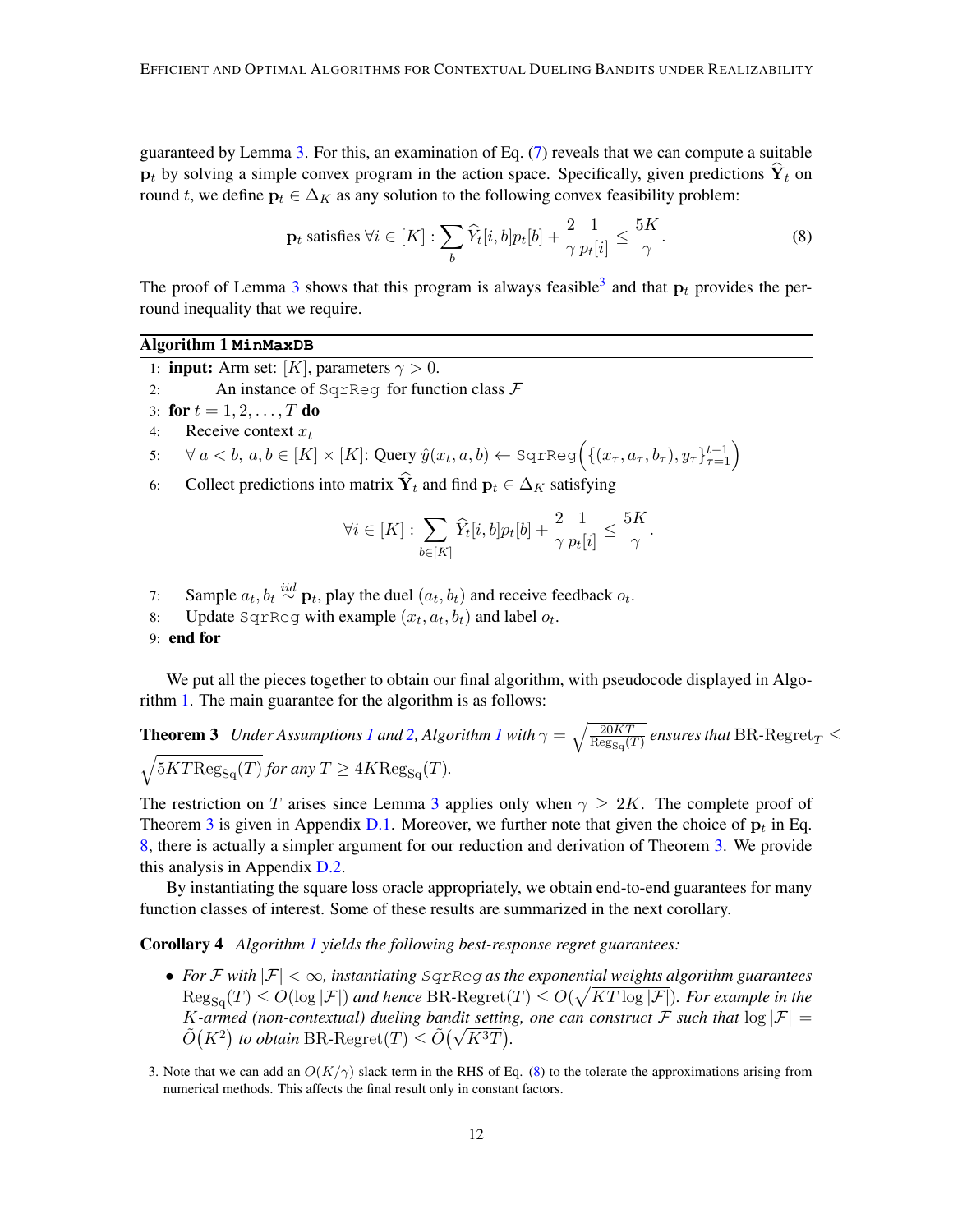- For low dimensional linear predictors  $\mathcal{F} = \{(x, a, b) \mapsto \langle \theta, \phi(x, a, b) \rangle : \theta \in \mathbb{R}^d, \|\theta\|_2 \leq$ 1}, instantiating SqrReg as the Vovk-Azoury-Warmuth forecaster guarantees  $\text{Reg}_{\text{Sq}}(T) \leq$  $O(d \log(T/d))$  and hence BR-Regret $(T) \leq O(\sqrt{dKT \log(T/d)})$ .
- *Alternatively, for linear predictors, instantiating* SqrReg *as online gradient descent guaran-*√  $\text{deg}_{\text{Sq}}(T) \leq O(\sqrt{T})$  and hence  $\text{BR-Regret}(T) \leq O(K^{1/2}T^{3/4}).$

Please see Appendix [D.3](#page-26-1) for details and additional examples. Note that the non-contextual rate of Please see Appendix D.3 for details and additional examples. Note that the non-contextual  $\tilde{O}(\sqrt{K^3T})$  is sub-optimal by an  $O(K)$  factor. We close this section with two final remarks.

Remark 3 *Formally, Theorem [3](#page-11-3) only requires Eq.* [\(4\)](#page-5-4) *to hold, and this may be possible in somewhat more general settings than the realizability condition stated in Assumption [2.](#page-6-2) One example is the* time-varying or dynamic regret setting, where preferences at round t are governed by  $f_t^{\star} \in \mathcal{F}$  and we assume the sequence  $(f_1^*,...,f_T^*)$  has small total variation or path length. In such cases, one *can achieve Eq.* [\(4\)](#page-5-4) *with non-trivial*  $\text{Reg}_{\text{Sq}}(T)$  *[\(Raj et al.,](#page-16-13) [2020;](#page-16-13) [Baby and Wang,](#page-14-12) [2021\)](#page-14-12), which can then be used in Theorem [3.](#page-11-3)*

Remark 4 (Computational Complexity) *The two main computational bottlenecks in Algorithm [1](#page-11-2)* are the square loss oracle itself and the computation of  $\mathbf{p}_t$  in each iteration. The former is efficient *for many function classes of interest, while the latter involves (approximately) solving a convex feasibility problem in* K *dimensions with* O(K) *constraints, which can be done in poly*(K) *time. Thus the algorithm incurs a poly*(K) *computational overhead over the square loss oracle.*

# <span id="page-12-0"></span>5. Discussion: A Barrier for Oracle-Efficient Agnostic Algorithms

As we have seen, realizability of the payoff matrices permits computationally efficient algorithms As we nave seen, reanzability of the payoff matrices permits computationally efficient algorithms for contextual dueling bandits with optimal  $\sqrt{T}$ -type regret. At the same time, the classical approach of sparring Exp4 achieves a similar regret guarantee in the *agnostic* setting (e.g., without realizability), but unfortunately it is not computationally efficient for most policy classes of interest (Dudík [et al.,](#page-15-0) [2015\)](#page-15-0). It is thus natural to ask if we can design computationally tractable algorithms for contextual dueling bandits in the absence of realizability.

In the standard contextual bandit setting, computational tractability for the agnostic setting is formalized by providing the algorithm a policy class  $\Pi : \mathcal{X} \to \mathcal{A}$  and an *optimization oracle* over Π. The optimization oracle serves as an abstraction of supervised learning, allowing the algorithm to efficiently search over the class  $\Pi$ , and it leads to algorithms that can be implemented via a reduction to supervised learning as a primitive [\(Dudik et al.,](#page-15-12) [2011;](#page-15-12) [Agarwal et al.,](#page-14-13) [2014;](#page-14-13) [Krishnamurthy et al.,](#page-15-13) [2015;](#page-15-13) [Rakhlin and Sridharan,](#page-16-14) [2016;](#page-16-14) [Syrgkanis et al.,](#page-17-10) [2016a](#page-17-10)[,b;](#page-17-11) [Luo et al.,](#page-16-15) [2018\)](#page-16-15). Such algorithms are called *oracle-efficient*.

In this section, we provide some evidence to suggest that significantly new techniques are re-In this section, we provide some evidence to suggest that significantly new techniques are re-<br>quired to develop oracle-efficient algorithms for agnostic contextual dueling bandits with  $\sqrt{T}$  regret. The main observation is that all such algorithms for standard contextual bandits establish some concentration inequality on the regret of all policies  $\pi \in \Pi$ , but establishing such a guarantee in the dueling setting requires incurring large regret. Indeed, Lem. 13 in [Agarwal et al.](#page-14-13) [\(2014\)](#page-14-13) asserts that

<span id="page-12-1"></span>
$$
\forall \pi \in \Pi : \text{Reg}(\pi) \lesssim 2\widehat{\text{Reg}}_t(\pi) + c_0 \sqrt{\frac{1}{t}}, \qquad \widehat{\text{Reg}}_t(\pi) \le 2\text{Reg}(\pi) + c_0 \sqrt{\frac{1}{t}}, \tag{9}
$$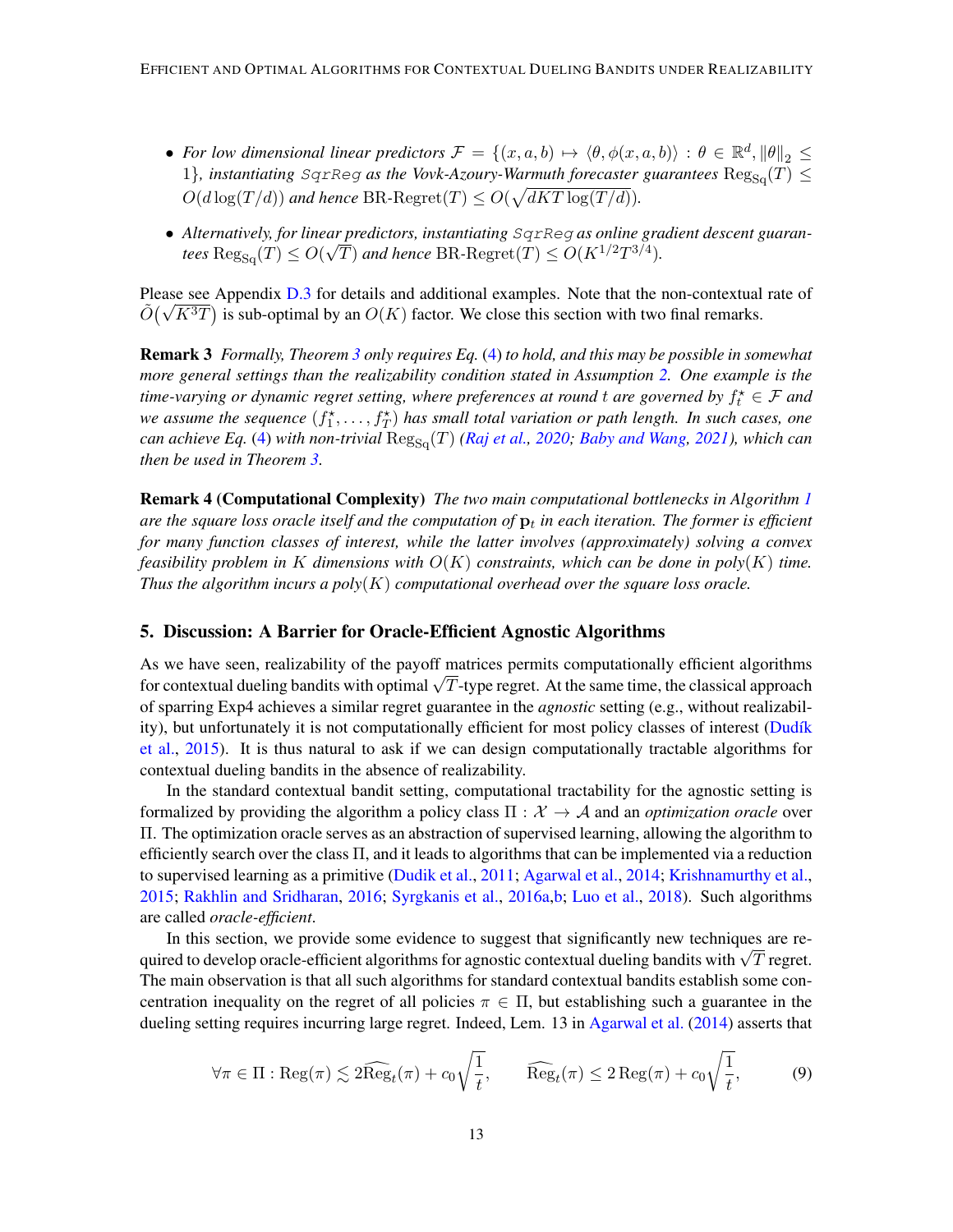where  $\text{Reg}(\pi)$  is the population regret for  $\pi$ , and  $\text{Reg}_t(\pi)$  is an importance weighted empirical estimate based on t rounds of interaction, and  $c_0 > 0$  is some constant that captures other problem parameters (e.g., number of actions, size of policy class, etc.), but depends at most logarithmically on t. This guarantee is central to the regret analysis, and similar bounds appear in related works.

In the dueling setting, we define  $\text{Reg}(\pi) = \max_{\pi} \mathbb{E}_{(x,\textbf{P})} [P[\pi'(x), \pi(x)]]$  and extend this to distributions over policies in the obvious way. Then, as a step toward porting the proof technique from [Agarwal et al.](#page-14-13) [\(2014\)](#page-14-13) to the dueling setting, we can ask if there is an estimator  $\text{Reg}_t(\cdot)$  that achieves the guarantee in  $(9)$  for this definition. Unfortunately, this is not possible without the algorithm incurring  $\Omega(T)$  regret.

<span id="page-13-0"></span>**Proposition 4** Consider any algorithm ALG that produces estimates  $\text{Reg}_t(\cdot)$  that satisfy [\(9\)](#page-12-1) for all t ≤ T *and all policies* π *in some given class* Π*. Then there is a contextual dueling bandit instance* where ALG incurs  $\Omega(T/c_0^2)$  regret.

**Proof** [Sketch] Consider the non-contextual  $3 \times 3$  preference matrix instance parametrized by  $\epsilon$ :

$$
\mathbb{E}[P] = \begin{pmatrix} 0 & 1 & 0 \\ -1 & 0 & \epsilon \\ 0 & -\epsilon & 0 \end{pmatrix}.
$$

Let us label the actions a, b, and c and define  $\Pi = \{a, b, c\}$ . Here action a is a Condorcet winner, while action c is near optimal, with  $\text{Reg}(c) = \epsilon$ . However, to estimate the regret of action c, we require playing the pair  $(b, c)$ . This poses a problem, since we can use action a as the comparator when calculating the dueling regret of ALG, which shows that ALG's regret is *lower bounded* by the number of times that it plays action  $b$ . √

In more detail, at time T, the two guarantees in [\(9\)](#page-12-1) imply that  $\widehat{\text{Reg}}_T(c) \in [\frac{1}{2}]$  $\frac{1}{2}(\epsilon-c_0/$ In more detail, at time T, the two guarantees in (9) imply that  $\text{Reg}_T(c) \in \left[\frac{1}{2}(\epsilon - c_0/\sqrt{T}), 2\epsilon + \frac{1}{2}\right]$  $c_0/\sqrt{T}$ . Now, consider two instances, one where  $\epsilon = \epsilon_1 := c_0/\sqrt{T}$  and the other, where  $\epsilon = \epsilon_2 :=$  $8c_0/\sqrt{T}$ . The intervals for  $\text{Reg}_T(c)$  do not intersect, and so, if ALG guarantees [\(9\)](#page-12-1) we can use the value of  $\text{Reg}_T(c)$  as a test statistic to distinguish between these two instances. On the other hand, testing between these two instances is equivalent to testing whether the mean of a Bernoulli random variable is  $(1 + \epsilon_1)/2$  or  $(1 + \epsilon_2)/2$  from iid samples. The number of samples available for this problem is the number of times ALG plays the pair  $(b, c)$ . A standard lower bound argument reveals that, for T large enough, ALG must play action b at least  $\Omega(T/c_0^2)$  times, which proves the claim.

We emphasize that the above claim only shows that establishing a certain intermediate guarantee is not possible in dueling contextual bandits. It is a somewhat weak form of hardness that does not rule out oracle-efficient agnostic algorithms. On the other hand, as all such algorithms for standard contextual bandits do make claims similar to  $(9)$ , [Proposition 4](#page-13-0) suggests that fundamentally new techniques are required to obtain agnostic algorithms for this setting. We believe that this is quite an interesting open problem.

#### Acknowledgements

AK thanks Akshay Balsubramani, Alekh Agarwal, Miroslav Dudík, and Robert E. Schapire for fruitful discussions regarding the result in Section [5.](#page-12-0)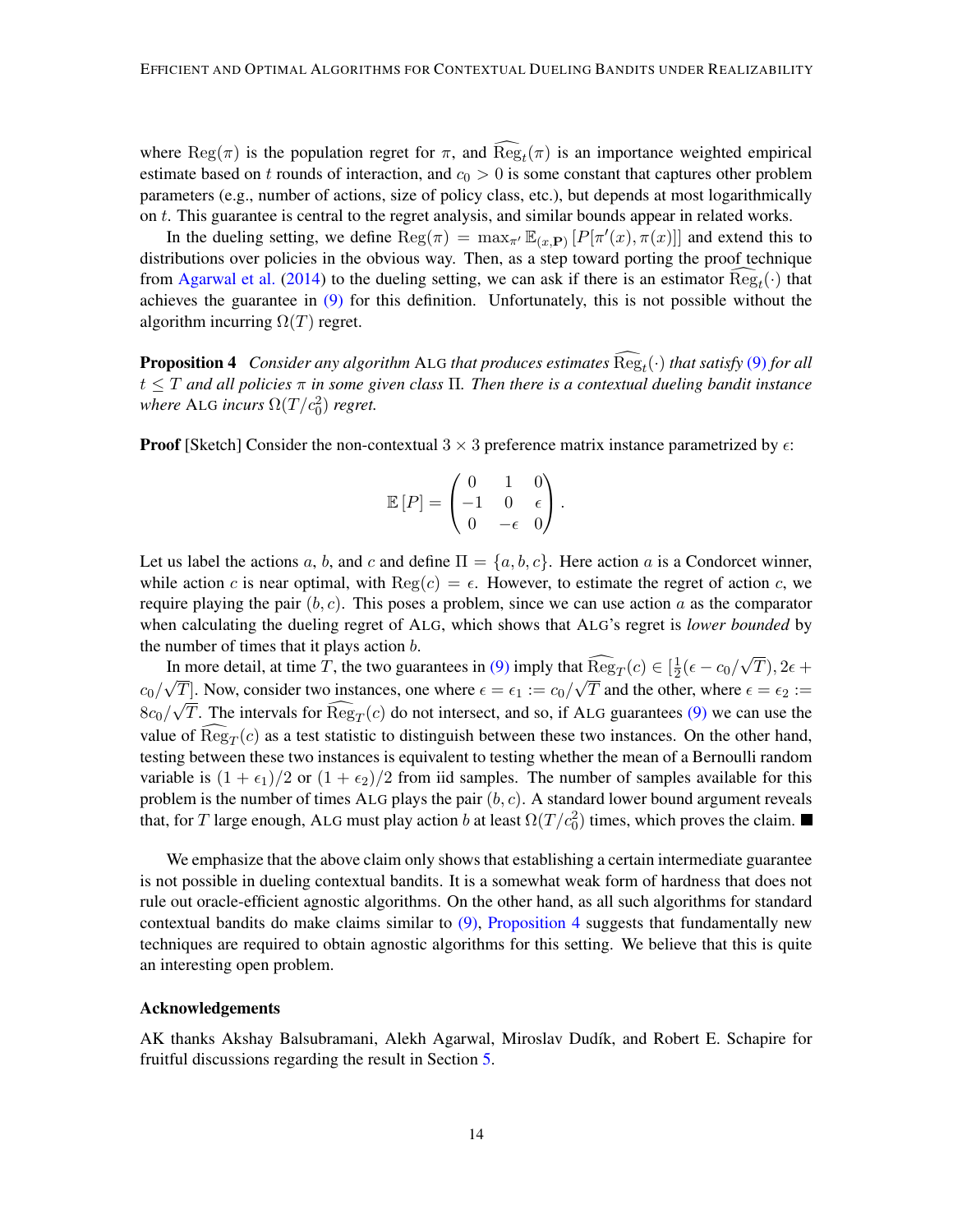# References

- <span id="page-14-3"></span>Alekh Agarwal, Miroslav Dud´ık, Satyen Kale, John Langford, and Robert Schapire. Contextual bandit learning with predictable rewards. In *Artificial Intelligence and Statistics*, 2012.
- <span id="page-14-13"></span>Alekh Agarwal, Daniel Hsu, Satyen Kale, John Langford, Lihong Li, and Robert Schapire. Taming the monster: A fast and simple algorithm for contextual bandits. In *International Conference on Machine Learning*, 2014.
- <span id="page-14-1"></span>Nir Ailon, Zohar Shay Karnin, and Thorsten Joachims. Reducing dueling bandits to cardinal bandits. In *International Conference on Machine Learning*, 2014.
- <span id="page-14-0"></span>Peter Auer, Nicolo Cesa-Bianchi, and Paul Fischer. Finite-time analysis of the multiarmed bandit problem. *Machine learning*, 2002.
- <span id="page-14-14"></span>Katy S Azoury and Manfred K Warmuth. Relative loss bounds for on-line density estimation with the exponential family of distributions. *Machine Learning*, 2001.
- <span id="page-14-12"></span>Dheeraj Baby and Yu-Xiang Wang. Optimal dynamic regret in exp-concave online learning. *arXiv preprint arXiv:2104.11824*, 2021.
- <span id="page-14-8"></span>Yu Bai and Chi Jin. Provable self-play algorithms for competitive reinforcement learning. In *International Conference on Machine Learning*, 2020.
- <span id="page-14-9"></span>Yu Bai, Chi Jin, and Tiancheng Yu. Near-optimal reinforcement learning with self-play. In *Advances in Neural Information Processing Systems*, 2020.
- <span id="page-14-7"></span>Viktor Bengs, Róbert Busa-Fekete, Adil El Mesaoudi-Paul, and Eyke Hüllermeier. Preferencebased online learning with dueling bandits: A survey. *Journal of Machine Learning Research*, 2021.
- <span id="page-14-2"></span>Brian Brost, Yevgeny Seldin, Ingemar J Cox, and Christina Lioma. Multi-dueling bandits and their application to online ranker evaluation. In *International on Conference on Information and Knowledge Management*, 2016.
- <span id="page-14-4"></span>Róbert Busa-Fekete and Eyke Hüllermeier. A survey of preference-based online learning with bandit algorithms. In *International Conference on Algorithmic Learning Theory*, 2014.
- <span id="page-14-5"></span>Róbert Busa-Fekete, Balazs Szorenyi, Weiwei Cheng, Paul Weng, and Eyke Hüllermeier. Topk selection based on adaptive sampling of noisy preferences. In *International Conference on Machine Learning*, 2013.
- <span id="page-14-10"></span>Nicolo Cesa-Bianchi and Gabor Lugosi. *Prediction, learning, and games*. Cambridge university press, 2006.
- <span id="page-14-6"></span>Xi Chen, Yuanzhi Li, and Jieming Mao. A nearly instance optimal algorithm for top-k ranking under the multinomial logit model. In *Proceedings of the Twenty-Ninth Annual ACM-SIAM Symposium on Discrete Algorithms*. SIAM, 2018.
- <span id="page-14-11"></span>Constantinos Daskalakis, Paul W Goldberg, and Christos H Papadimitriou. The complexity of computing a nash equilibrium. *SIAM Journal on Computing*, 2009.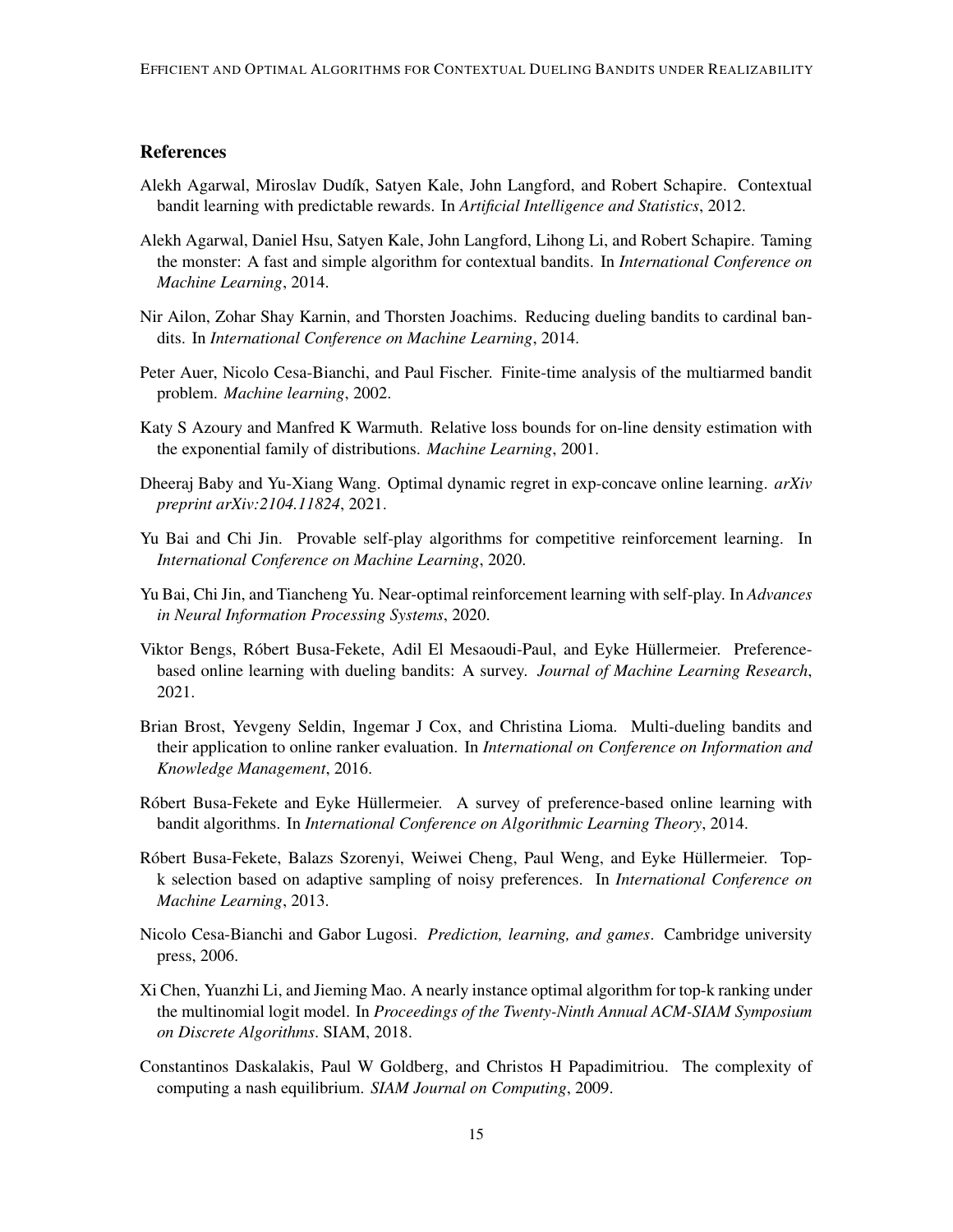<span id="page-15-11"></span>Palash Dey. Lecture notes: Algorithmic game theory. 2019.

- <span id="page-15-12"></span>Miroslav Dudik, Daniel Hsu, Satyen Kale, Nikos Karampatziakis, John Langford, Lev Reyzin, and Tong Zhang. Efficient optimal learning for contextual bandits. In *Uncertainty in Artificial Intelligence*, 2011.
- <span id="page-15-0"></span>Miroslav Dudík, Katja Hofmann, Robert E Schapire, Aleksandrs Slivkins, and Masrour Zoghi. Contextual dueling bandits. In *Conference on Learning Theory*, 2015.
- <span id="page-15-7"></span>Moein Falahatgar, Yi Hao, Alon Orlitsky, Venkatadheeraj Pichapati, and Vaishakh Ravindrakumar. Maxing and ranking with few assumptions. In *Advances in Neural Information Processing Systems*, 2017.
- <span id="page-15-3"></span>Dylan Foster and Alexander Rakhlin. Beyond ucb: Optimal and efficient contextual bandits with regression oracles. In *International Conference on Machine Learning*, 2020.
- <span id="page-15-4"></span>Dylan J Foster, Claudio Gentile, Mehryar Mohri, and Julian Zimmert. Adapting to misspecification in contextual bandits. In *Advances in Neural Information Processing Systems*, 2020.
- <span id="page-15-5"></span>Dylan J Foster, Alexander Rakhlin, David Simchi-Levi, and Yunzong Xu. Instance-dependent complexity of contextual bandits and reinforcement learning: A disagreement-based perspective. In *Conference on Learning Theory*, 2021.
- <span id="page-15-9"></span>Pratik Gajane, Tanguy Urvoy, and Fabrice Clérot. A relative exponential weighing algorithm for adversarial utility-based dueling bandits. In *International Conference on Machine Learning*, 2015.
- <span id="page-15-10"></span>Javier Gonzalez, Zhenwen Dai, Andreas Damianou, and Neil D. Lawrence. Preferential Bayesian ´ optimization. In *International Conference on Machine Learning*, 2017.
- <span id="page-15-1"></span>Katja Hofmann, Shimon Whiteson, and Maarten De Rijke. Fidelity, soundness, and efficiency of interleaved comparison methods. *ACM Transactions on Information Systems*, 2013.
- <span id="page-15-6"></span>Kevin G Jamieson, Sumeet Katariya, Atul Deshpande, and Robert D Nowak. Sparse dueling bandits. In *Artificial Intelligence and Statistics*, 2015.
- <span id="page-15-14"></span>Sham Kakade, Adam Tauman Kalai, Varun Kanade, and Ohad Shamir. Efficient learning of generalized linear and single index models with isotonic regression. In *Advances in Neural Information Processing Systems*, 2011.
- <span id="page-15-2"></span>Junpei Komiyama, Junya Honda, Hisashi Kashima, and Hiroshi Nakagawa. Regret lower bound and optimal algorithm in dueling bandit problem. In *Conference on Learning Theory*, 2015.
- <span id="page-15-8"></span>Junpei Komiyama, Junya Honda, and Hiroshi Nakagawa. Copeland dueling bandit problem: Regret lower bound, optimal algorithm, and computationally efficient algorithm. In *International Conference on Machine Learning*, 2016.
- <span id="page-15-13"></span>Akshay Krishnamurthy, Alekh Agarwal, and Miroslav Dudík. Contextual semibandits via supervised learning oracles. In *Advances in Neural Information Processing Systems*, 2015.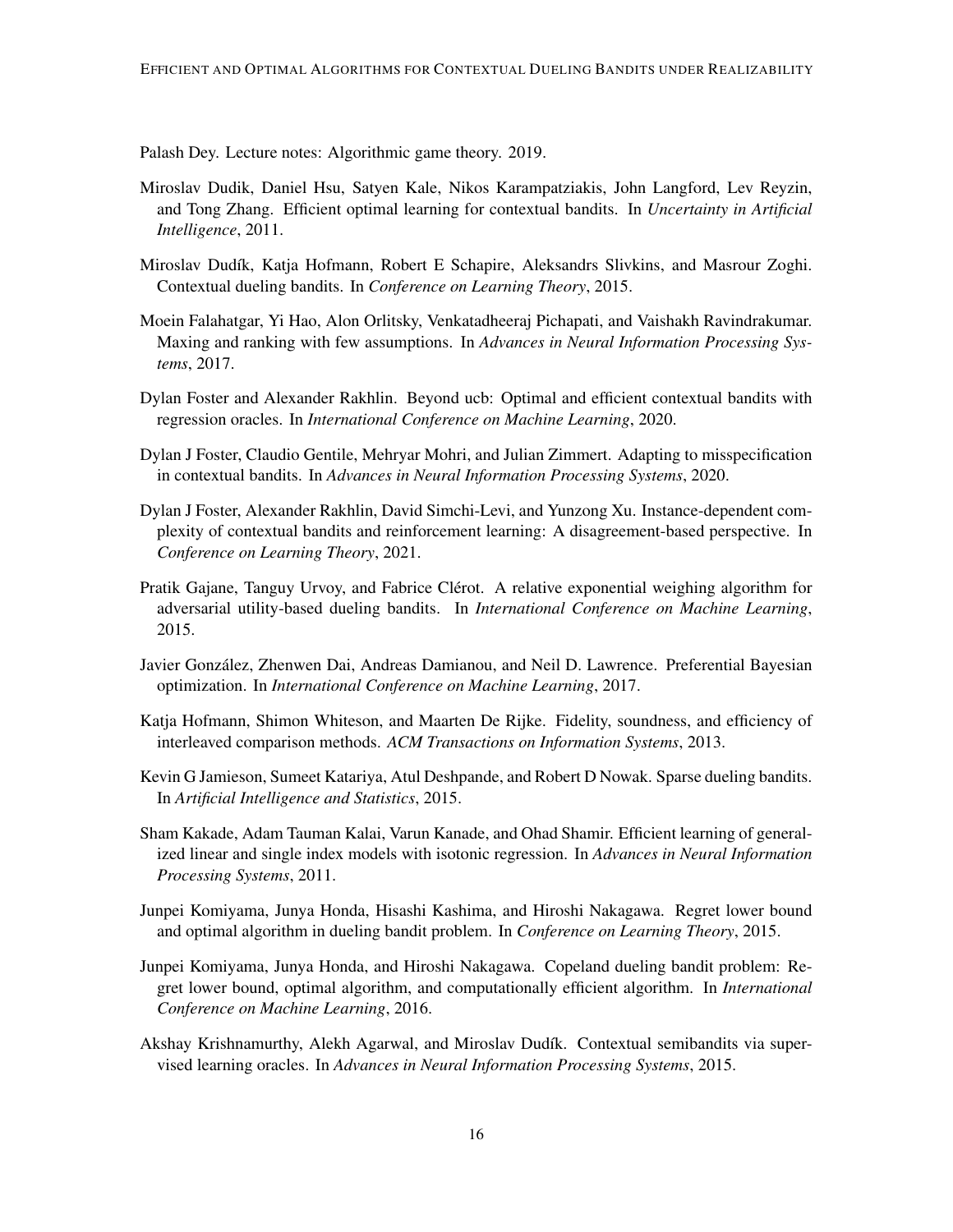- <span id="page-16-10"></span>Wataru Kumagai. Regret analysis for continuous dueling bandit. In *Advances in Neural Information Processing Systems*, 2017.
- <span id="page-16-0"></span>Tor Lattimore and Csaba Szepesvári. *Bandit algorithms*. Cambridge University Press, 2020.
- <span id="page-16-17"></span>Lihong Li, Yu Lu, and Dengyong Zhou. Provably optimal algorithms for generalized linear contextual bandits. In *International Conference on Machine Learning*, 2017.
- <span id="page-16-12"></span>Michael L Littman. Markov games as a framework for multi-agent reinforcement learning. In *International Conference on Machine Learning*, 1994.
- <span id="page-16-15"></span>Haipeng Luo, Chen-Yu Wei, Alekh Agarwal, and John Langford. Efficient contextual bandits in non-stationary worlds. In *Conference On Learning Theory*, 2018.
- <span id="page-16-9"></span>Soheil Mohajer, Changho Suh, and Adel Elmahdy. Active learning for top-k rank aggregation from noisy comparisons. In *International Conference on Machine Learning*, 2017.
- <span id="page-16-16"></span>Francesco Orabona, Koby Crammer, and Nicolo Cesa-Bianchi. A generalized online mirror descent with applications to classification and regression. *Machine Learning*, 2015.
- <span id="page-16-13"></span>Anant Raj, Pierre Gaillard, and Christophe Saad. Non-stationary online regression. *arXiv preprint arXiv:2011.06957*, 2020.
- <span id="page-16-14"></span>Alexander Rakhlin and Karthik Sridharan. Bistro: An efficient relaxation-based method for contextual bandits. In *International Conference on Machine Learning*, 2016.
- <span id="page-16-3"></span>Wenbo Ren, Jia Liu, and Ness B Shroff. PAC ranking from pairwise and listwise queries: Lower bounds and upper bounds. *arXiv preprint arXiv:1806.02970v2*, 2018.
- <span id="page-16-11"></span>Aadirupa Saha. Optimal algorithms for stochastic contextual dueling bandits. In *Advances in Neural Information Processing Systems*, 2021.
- <span id="page-16-8"></span>Aadirupa Saha and Aditya Gopalan. Active ranking with subset-wise preferences. *Artificial Intelligence and Statistics*, 2018.
- <span id="page-16-2"></span>Aadirupa Saha and Aditya Gopalan. Combinatorial bandits with relative feedback. In *Advances in Neural Information Processing Systems*, 2019a.
- <span id="page-16-4"></span>Aadirupa Saha and Aditya Gopalan. PAC Battling Bandits in the Plackett-Luce Model. In *Algorithmic Learning Theory*, 2019b.
- <span id="page-16-7"></span>Aadirupa Saha and Aditya Gopalan. Best-item learning in random utility models with subset choices. In *Artificial Intelligence and Statistics*. PMLR, 2020.
- <span id="page-16-1"></span>Aadirupa Saha, Tomer Koren, and Yishay Mansour. Adversarial dueling bandits. In *International Conference on Machine Learning*, 2021.
- <span id="page-16-6"></span>Markus Schulze. A new monotonic, clone-independent, reversal symmetric, and condorcetconsistent single-winner election method. *Social Choice and Welfare*, 2011.
- <span id="page-16-5"></span>David Simchi-Levi and Yunzong Xu. Bypassing the monster: A faster and simpler optimal algorithm for contextual bandits under realizability. *arXiv preprint arXiv:2003.12699v4*, 2020.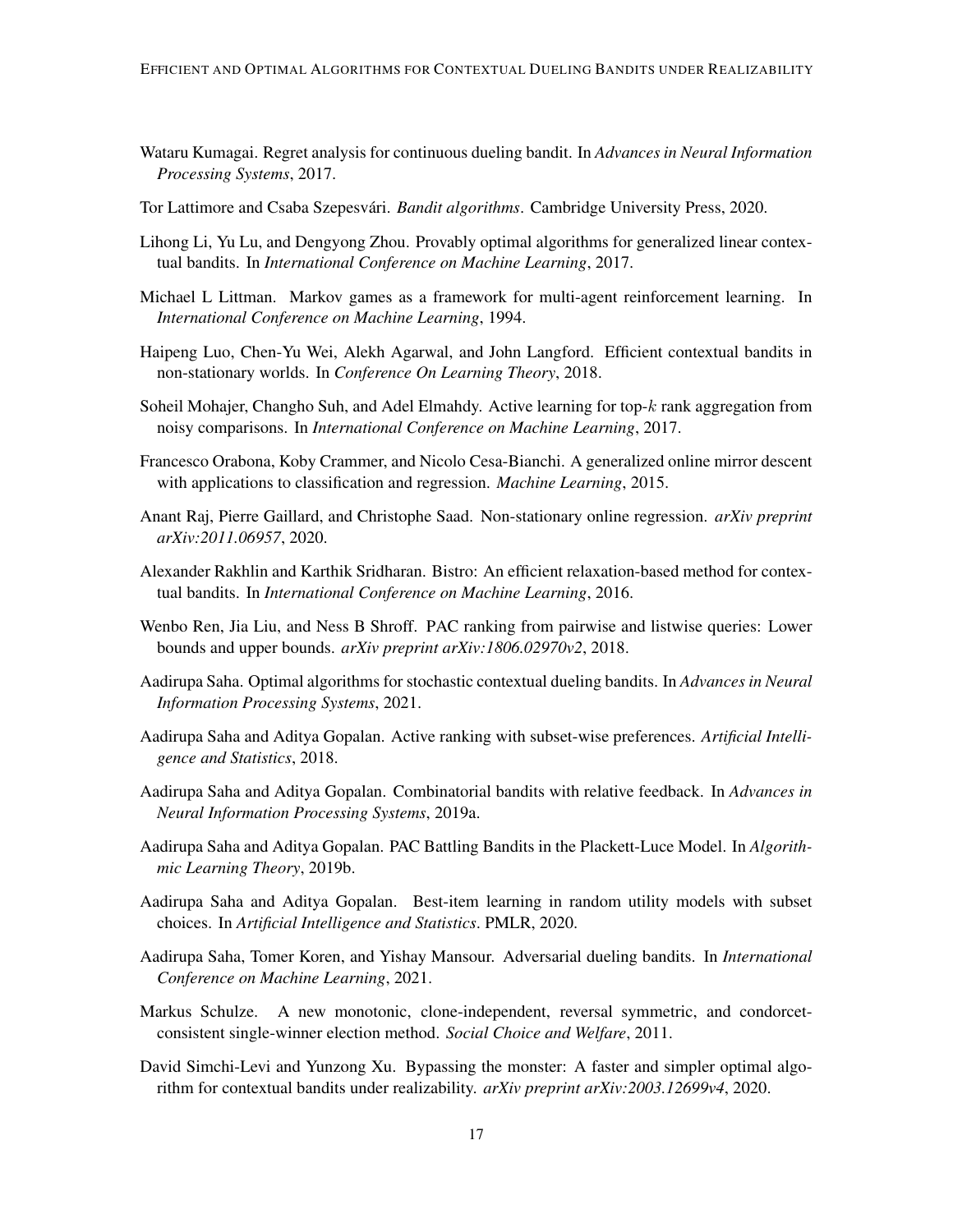- <span id="page-17-0"></span>Aleksandrs Slivkins. Introduction to multi-armed bandits. *Foundations and Trends in Machine Learning*, 2019.
- <span id="page-17-13"></span>Nati Srebro, Karthik Sridharan, and Ambuj Tewari. On the universality of online mirror descent. In *Advances in neural information processing systems*, 2011.
- <span id="page-17-4"></span>Yanan Sui, Vincent Zhuang, Joel Burdick, and Yisong Yue. Multi-dueling bandits with dependent arms. In *Uncertainty in Artificial Intelligence*, 2017.
- <span id="page-17-7"></span>Yanan Sui, Masrour Zoghi, Katja Hofmann, and Yisong Yue. Advancements in dueling bandits. In *IJCAI*, 2018.
- <span id="page-17-10"></span>Vasilis Syrgkanis, Akshay Krishnamurthy, and Robert Schapire. Efficient algorithms for adversarial contextual learning. In *International Conference on Machine Learning*, 2016a.
- <span id="page-17-11"></span>Vasilis Syrgkanis, Haipeng Luo, Akshay Krishnamurthy, and Robert E Schapire. Improved regret bounds for oracle-based adversarial contextual bandits. In *Advances in Neural Information Processing Systems*, 2016b.
- <span id="page-17-6"></span>Balázs Szörényi, Róbert Busa-Fekete, Adil Paul, and Eyke Hüllermeier. Online rank elicitation for plackett-luce: A dueling bandits approach. In *Advances in Neural Information Processing Systems*, 2015.
- <span id="page-17-12"></span>Volodya Vovk. Competitive on-line linear regression. In *Advances in Neural Information Processing Systems*, 1998.
- <span id="page-17-3"></span>Huasen Wu and Xin Liu. Double Thompson sampling for dueling bandits. In *Advances in Neural Information Processing Systems*, 2016.
- <span id="page-17-9"></span>Qiaomin Xie, Yudong Chen, Zhaoran Wang, and Zhuoran Yang. Learning zero-sum simultaneousmove markov games using function approximation and correlated equilibrium. In *Conference on Learning Theory*, 2020.
- <span id="page-17-14"></span>D. Pal Y. Abbasi-Yadkori and C. Szepesvari. Improved algorithms for linear stochastic bandits. In *Neural Information Processing Systems*, 2011.
- <span id="page-17-8"></span>Yisong Yue and Thorsten Joachims. Interactively optimizing information retrieval systems as a dueling bandits problem. In *Proceedings of the 26th Annual International Conference on Machine Learning*. ACM, 2009.
- <span id="page-17-5"></span>Yisong Yue and Thorsten Joachims. Beat the mean bandit. In *International Conference on Machine Learning*, 2011.
- <span id="page-17-1"></span>Yisong Yue, Josef Broder, Robert Kleinberg, and Thorsten Joachims. The k-armed dueling bandits problem. *Journal of Computer and System Sciences*, 2012.
- <span id="page-17-2"></span>Masrour Zoghi, Shimon Whiteson, Remi Munos, and Maarten Rijke. Relative upper confidence bound for the k-armed dueling bandit problem. In *International Conference on Machine Learning*, 2014.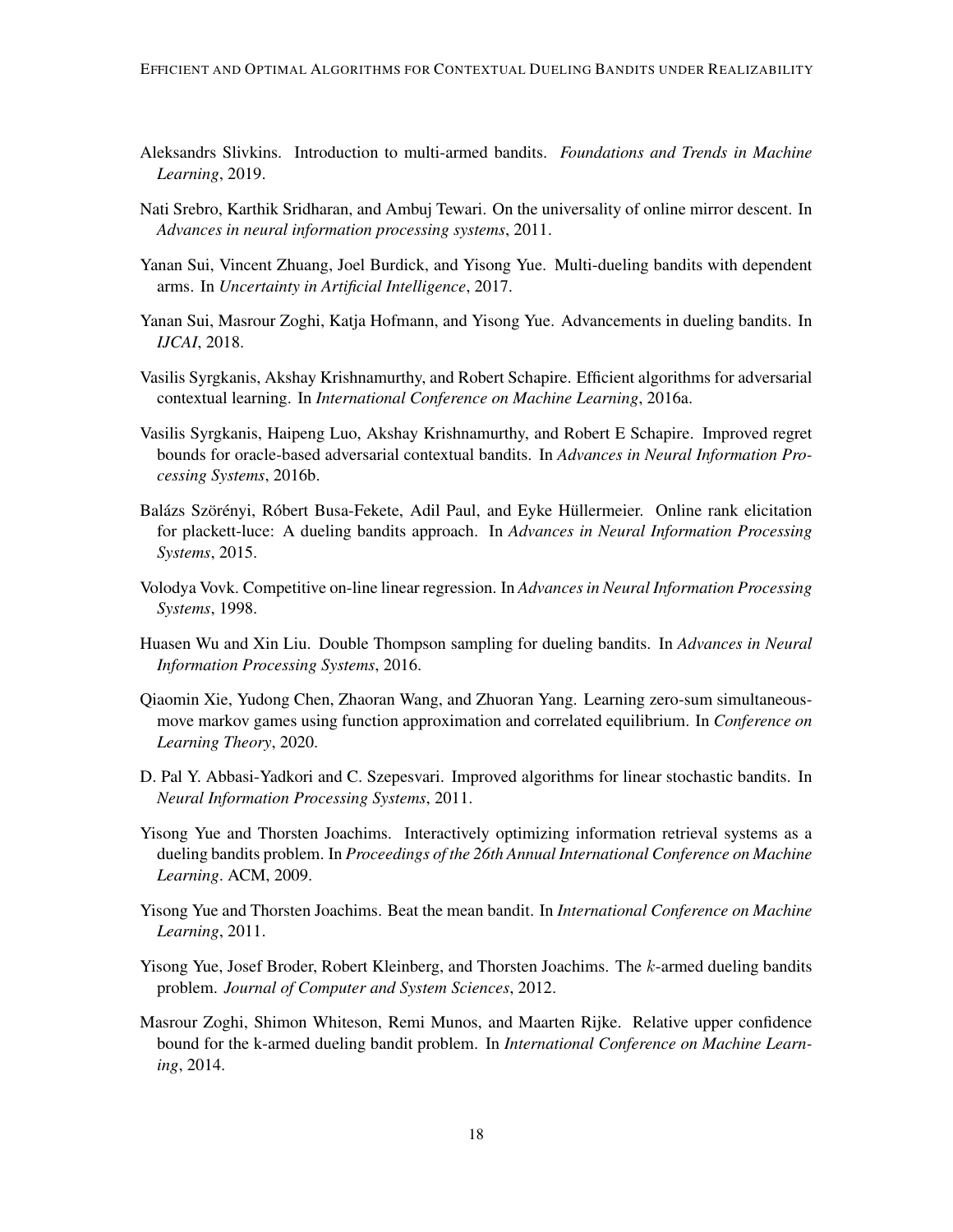- <span id="page-18-1"></span>Masrour Zoghi, Zohar S Karnin, Shimon Whiteson, and Maarten De Rijke. Copeland dueling bandits. In *Advances in Neural Information Processing Systems*, 2015a.
- <span id="page-18-0"></span>Masrour Zoghi, Shimon Whiteson, and Maarten de Rijke. MergeRUCB: A method for large-scale online ranker evaluation. In *ACM International Conference on Web Search and Data Mining*, 2015b.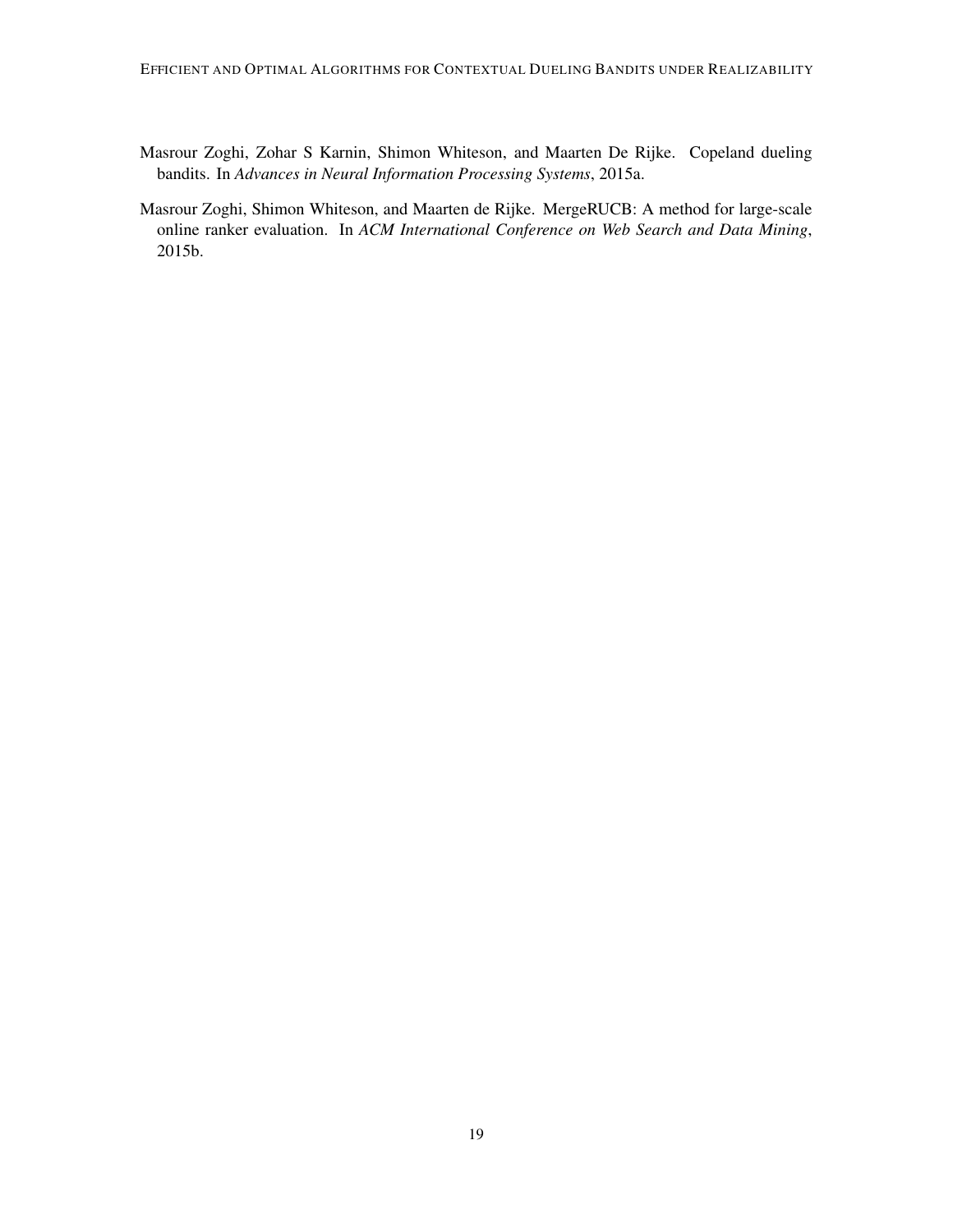# Supplementary: Efficient and Optimal Algorithms for Contextual Dueling Bandits under Realizability

# Appendix A. Appendix for Sec. [1.2](#page-2-1)

#### A.1. Proof of Fact. [2](#page-4-0)

**Fact 2** Let  $\Pi$  be given, with  $|\Pi| < \infty$ . Then for any learner that chooses  $(a_t, b_t) \sim \mathbf{p}_t$  at round t, *we have*

 $\text{Policy-Regret}_{T} \leq \text{BR-Regret}_{T} + \sqrt{T \log(|\Pi|/\delta)},$ 

*with probability*  $1 - \delta$ *.* 

**Proof** Since  $(a_t, b_t) \sim \mathbf{p}_t$ , we can use Hoeffding's inequality and a union bound to deduce that  $\forall \pi \in \Pi:$ 

$$
\sum_{t=1}^{T} \frac{1}{2} [f^{\star}(x_t) [\pi(x_t), a_t] + f^{\star}(x_t) [\pi(x_t), b_t]]
$$
  

$$
\leq \sum_{t=1}^{T} \frac{1}{2} \mathbb{E}_{\mathbf{p}_t} [f^{\star}(x_t) [\pi(x_t), a_t] + f^{\star}(x_t) [\pi(x_t), b_t]] + \mathcal{O}\left(\sqrt{T \log |\Pi| / \delta}\right),
$$

with probability  $1 - \delta$ . Now we can easily translate from Policy-Regret to BR-Regret by pushing the  $\max_{\pi \in \Pi}$  inside the summation only yields an upper bound, justifying the claim.

# Appendix B. Appendix for Sec. [2](#page-5-5)

# <span id="page-19-0"></span>B.1. Examples: Some Specific Regression Function Classes

1. Any finite regression class F such that  $|\mathcal{F}| < \infty$ , one can choose SqrReq such that

$$
Reg_{Sq}(T) \leq 2 \log |\mathcal{F}|.
$$

2. Class of linear predictors  $\mathcal{F} := \{(x, a) \mapsto \langle \theta, x_a \rangle \mid \theta \in \mathbb{R}^d, \|\theta\| \leq 1\}$ . In this case choosing SqrReg to be the Vovk-Azoury-Warmuth forecaster, as proposed by [Vovk](#page-17-12) [\(1998\)](#page-17-12); [Azoury](#page-14-14) [and Warmuth](#page-14-14) [\(2001\)](#page-14-14), we have

$$
Reg_{Sq}(T) \le d \log(T/d).
$$

3. Class of generalized linear predictors  $\mathcal{F} := \{(x, a) \mapsto \sigma(\langle \theta, x_a \rangle) \mid \theta \in \mathbb{R}^d, \|\theta\| \leq 1\}$  where  $\sigma : \mathbb{R} \mapsto [0, 1]$  is a fixed non-decreasing 1-Lipschitz link function. Here using GLMtron algorithm of [Kakade et al.](#page-15-14) [\(2011\)](#page-15-14) as SqrReg leads to  $\text{Reg}_{\text{Sq}}(T) \leq \sqrt{T}$ . Alternatively a second order variant of GLMtron leads to an instance dependent guarantee  $\text{Reg}_{\text{Sq}}(T) \leq$  $O(d \log T / \kappa_{\sigma}^2)$ , further assuming a lower bound  $\kappa_{\sigma}$  on the gradient of  $\sigma$ , more precisely  $\sigma' \geq \kappa_{\sigma} > 0.$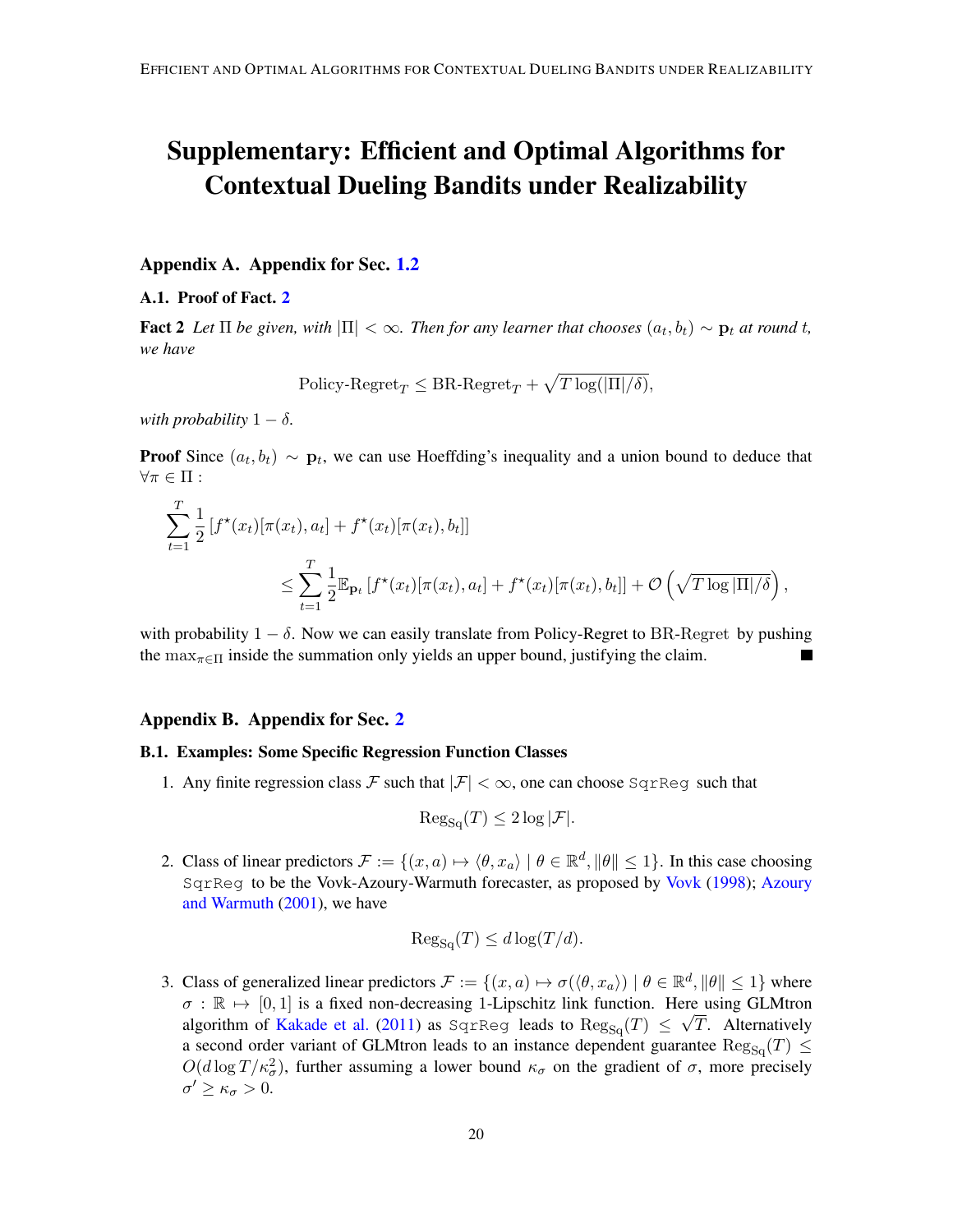- 4. Reproducing kernel hilbert space (RKHS)  $\mathcal{F} := \{f \mid ||f||_{\mathcal{H}} \leq 1, \mathcal{K}(x_a, x_a) \leq 1\}$ : Using (kernelized) Online Gradient Descent, one can obtain  $\text{Reg}_{\text{Sq}}(T) \leq O(\sqrt{T}).$
- 5. Banach Spaces  $\mathcal{F} := \{(x, a) \mapsto \langle \theta, x_a \rangle \mid \theta \in \mathcal{B}, \|\theta\| \leq 1\}$ , where  $(\mathcal{B}, \|\cdot\|)$  is a separable Banach space and x belongs to the dual space  $(\mathcal{B}, \|\cdot\|_*)$ : For this setting, whenever  $\mathcal B$  is (2, D)-uniformly convex, using 'Online Mirror Descent' (for example see [Orabona et al.](#page-16-16) [\(2015\)](#page-16-16)) as SqrReg can be configured to have  $\text{Reg}_{\text{Sq}}(T) \leq (T/D)^{1/2}$  [\(Srebro et al.,](#page-17-13) [2011\)](#page-17-13).

#### <span id="page-20-0"></span>B.2. An Example for Remark [2](#page-6-3)

Consider the scenario where the leaner is not allowed to randomize and evaluated on a fixed sequence of actions  $\{(a_t, b_t)_{t \in [T]}\}\$ as defined in [\(5\)](#page-6-1). The claim is for the regret definition in (5) it is impossible for the learner to achieve  $o(T)$  best-response regret in the worst case. To see why, consider the following counter example with a single context:

$$
f^{\star} := \begin{pmatrix} 0 & 1 & -1 \\ -1 & 0 & 1 \\ 1 & -1 & 0 \end{pmatrix}
$$

This matrix is skew symmetric and hence zero-sum. However, for any choice  $(a, b)$  of the learner, the adversary has a choice that can guarantee value of  $1/2$ . Specifically, if learner chooses  $(1, 2)$ then adversary chooses 1, if learner chooses  $(1, 3)$  then adversary chooses 3 and if learner chooses (2, 3) then adversary chooses 2. This shows that we must allow the learner to randomize.

#### Appendix C. Appendix for Sec. [3](#page-6-0)

# <span id="page-20-1"></span>C.1. **CCE-DB**: Algorithm Pseudocode for Standard "Non-Contextual" K-armed Dueling Bandits

#### <span id="page-20-2"></span>C.2. Regret Analysis of Algorithm [2](#page-21-0)

*.*

<span id="page-20-4"></span>Theorem 5 (Restatement of Thm. [2:](#page-7-0) Expected regret of **CCE-DB** on StdDB(K)) *For the setting of standard* K*-armed dueling bandit (StdDB(K)), the best-response regret of* CCE-DB *(Alg. [2\)](#page-21-0) satisfies:*

$$
BR\text{-}Regret_T \le O(K \log (KT)\sqrt{T}).
$$

**Proof** The proof relies on two main results: Confidence bounding **P** through  $U(t)$  (Lem. [6\)](#page-20-3) and analyzing the instantaneous regret of the column and the row player (Lem. [7\)](#page-21-1). Lem. [6](#page-20-3) simply guarantees that with high probability at least  $(1 - 1/T)$ , **P** can be sandwithced inside  $P(t) \pm C(t)$ , which is crucially used in the later part of the proof.

<span id="page-20-3"></span>**Lemma 6 (Confidence Bounding P)** *Setting*  $\delta = \frac{1}{T}$  $\frac{1}{T}$  in Alg. [2,](#page-21-0) we get

$$
Pr(\exists t \in [T], \exists (i, j) \in [K] \times [K], \hat{P}_t[i, j] - C_t[i, j] \le P_t[i, j] \le \hat{P}_t[i, j] + C_t[i, j]) \le 1/T
$$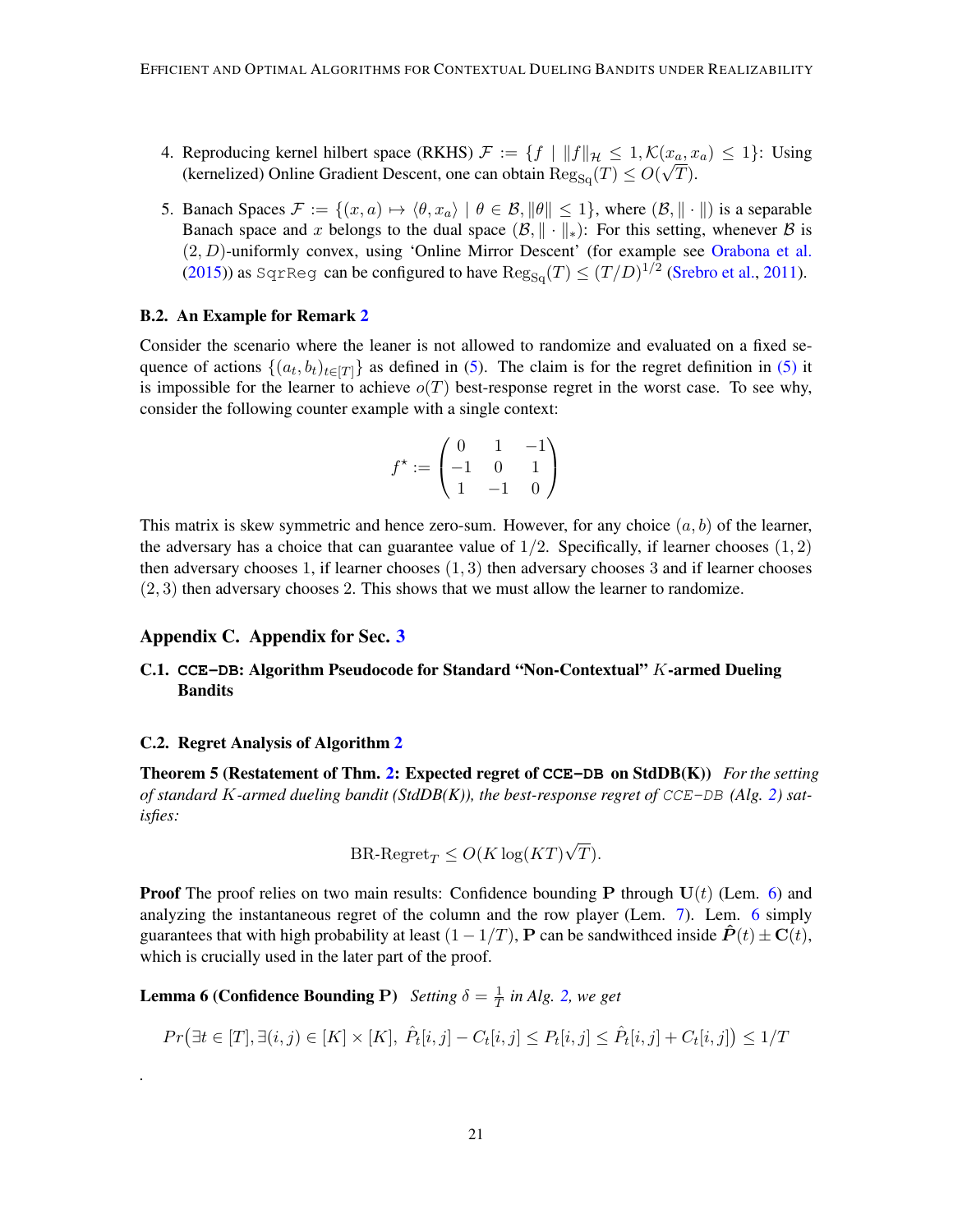#### Algorithm 2 **CCE-DB**

- <span id="page-21-0"></span>1: **input:** Arm set:  $[K]$ , parameters  $\delta \in (0, 1)$
- 2: **init:**  $W_1[i, j] \leftarrow 0, \forall i, j \in [K]$ . Use  $N_t[i, j] := W_t[i, j] + W_t[j, i] \forall t \in [T]$
- 3: for  $t = 1, 2, ..., T$  do
- $\begin{array}{rcl} \hat{P}_t[i,j] & := & \frac{W_t[i,j]}{N_t[i,j]}, \, \hat{P}_t[i,j] & := & 2\tilde{P}_t[i,j] 1, \, C_t[i,j] \, \leftarrow \, \sqrt{\frac{\log{(K^2t^2/\delta)}}{N_t[i,j]}} \end{array}$  $\frac{(K^2t^2/\delta)}{N_t[i,j]}, \forall i,j \in [K]$  (we assume  $x/0 := 0.5, \forall x \in \mathbb{R}$
- 5:  $U_t[i, j] \leftarrow \hat{P}_t[i, j] + C_t[i, j], U_t[i, j] \leftarrow 0, \forall i, j \in [K]$
- 6: Denoting  $p_t^{\ell}[\cdot] := \sum_{b=1}^K p_t[\cdot, b]$  and  $p_t^{\ell}[\cdot] := \sum_{a=1}^K p_t[a, \cdot]$ , find a policy  $\mathbf{p}_t \in \Delta_{K \times K}$  (CCE of  $U_t$ ) such that:

<span id="page-21-2"></span>
$$
\sum_{a,b\in[K]\times[K]} p_t[a,b]U_t[a,b] \ge \max_{a^*\in[K]} \Big[ \sum_{b\in[K]} p_t^r[b]U_t[a^*,b] \Big] \n\sum_{a,b\in[K]\times[K]} p_t[a,b]U_t[b,a] \ge \max_{b^*\in[K]} \Big[ \sum_{a\in[K]} p_t^{\ell}[a]U_t[b^*,a] \Big],
$$
\n(10)

- 7: Play  $(a_t, b_t) \sim \mathbf{p}_t$ 8: Receive preference feedback  $o_t \in \{-1, 1\}$ .  $\tilde{o}_t \leftarrow (o_t + 1)/2$
- 9: Update  $W_{t+1}[a_t, b_t] \leftarrow W_t[a_t, b_t] + \tilde{o}_t; W_{t+1}[b_t, a_t] \leftarrow W_t[b_t, a_t] + (1 \tilde{o}_t)$

# 10: end for

Recall that  $\mathbf{p}_t^{\ell}$  and  $\mathbf{p}_t^r$  respectively denotes the marginal distribution of the left and right arm of the dueling pair  $(a_t, b_t)$  when sampled as  $(a_t, b_t) \sim \mathbf{p}_t$ . The next claim upper bounds the regret of both left (row) and the right (column) action at each round  $t$ . Precisely, Lem. [7](#page-21-1) shows the learner's instantaneous regret can be bounded by the expected confidence bounds of played duel as follows:

<span id="page-21-1"></span>**Lemma 7 (Learner's Instantaneous Regret)** For any  $q \in \Delta_K$ , and  $(a_t, b_t) \sim p_t$ 

$$
\mathbf{q}^{\top} \mathbf{P}(\mathbf{p}_t^{\ell} + \mathbf{p}_t^r) \le 2 \sum_{(a,b) \in [K] \times [K]} p_t[a,b] C_t[a,b].
$$

The regret bound of Alg. [2](#page-21-0) (Thm. [5\)](#page-20-4) now follows by summing the instantaneous regret upper bound of Lem. [7](#page-21-1) over  $t \in [T]$ . Precisely,

BR-Regret = 
$$
\sum_{t=1}^{T} \max_{q_t \in \Delta_K} \mathbb{E}_{a \sim q_t} \mathbb{E}_{(a_t, b_t) \sim \mathbf{p}_t} \frac{[P[a, a_t] + P[a, b_t]]}{2}
$$
  
\n
$$
\leq \sum_{t=1}^{T} \frac{\left[ \max_{\mathbf{q} \in \Delta_K} \mathbf{q}^{\top} \mathbf{P}(\mathbf{p}_t^{\ell} + \mathbf{p}_t^r) \right]}{2} \leq \sum_{t=1}^{T} \sum_{(a, b) \in [K] \times [K]} p_t[a, b] C_t[a, b]
$$
  
\n
$$
\leq \sum_{t=1}^{(ii)} \sum_{t=1}^{T} C_t[a_t, b_t] + 4\sqrt{T} \log(KT) = 2\sqrt{\ln(KT)} \sum_{t=1}^{T} \sqrt{\frac{1}{N_t[a_t, b_t]}} + 4\sqrt{T} \log(KT)
$$
  
\n
$$
= 2\sqrt{\ln(KT)} \sum_{a < b} \sum_{\tau=1}^{N_t[a, b]} \sqrt{\frac{1}{\tau}} + 4\sqrt{T} \log(KT)
$$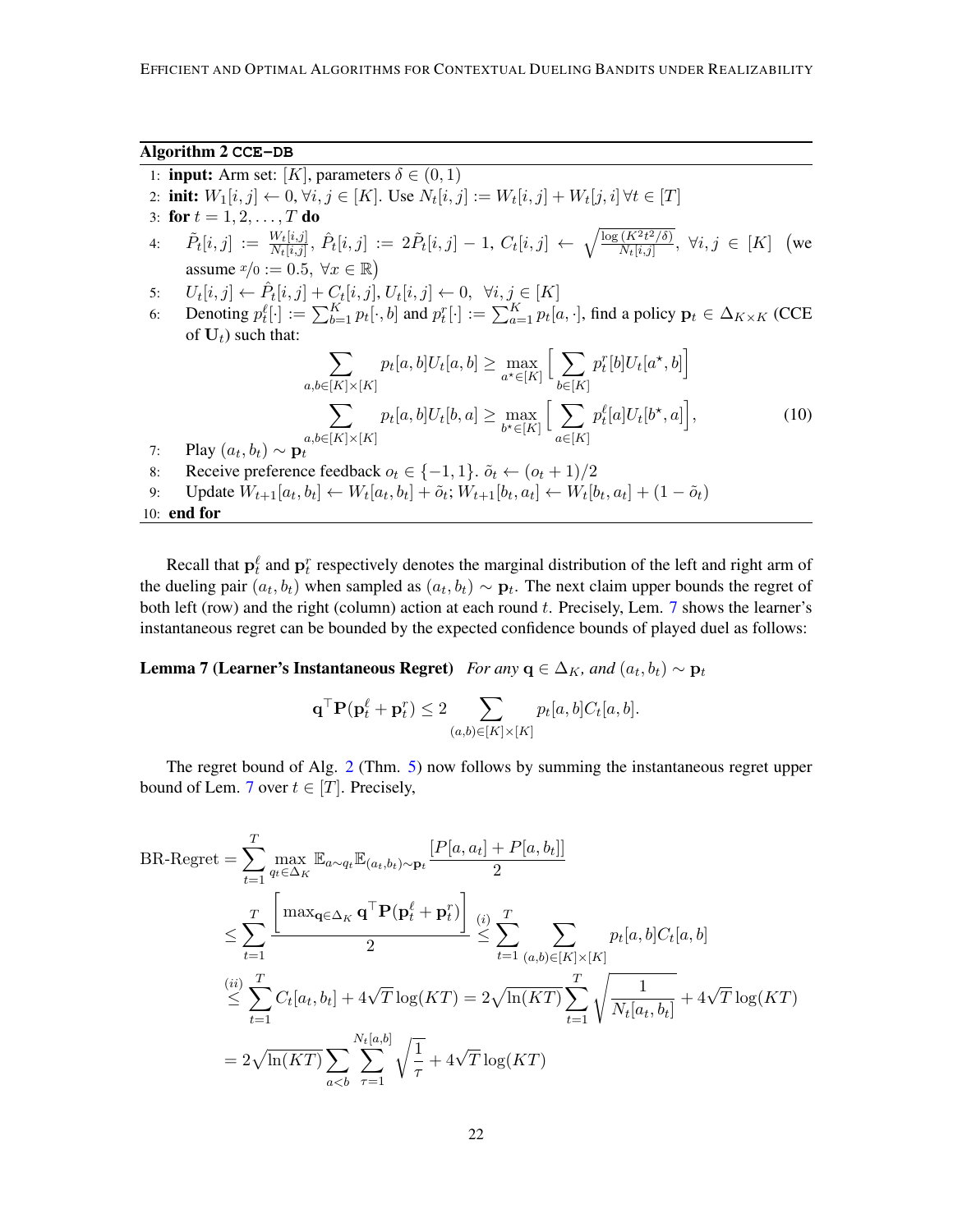$$
\stackrel{(iii)}{\leq} 4\sqrt{\ln(KT)} \sum_{a
$$

where (*i*) follows from Lem. [7,](#page-21-1) (*ii*) applies Azuma-Hoeffding's Inequality, (iii) uses  $\sum_{i=1}^{n} 1/$ √ where (i) follows from Lem. 7, (ii) applies Azuma-Hoeffding's Inequality, (iii) uses  $\sum_{i=1}^{n} 1/\sqrt{i} \leq$  $2\sqrt{n} - 1$ , and (iv) applies Cauchy's Scharwz inequality. This concludes the proof.

#### C.3. Technical Lemmas for Thm. [5](#page-20-4)

C.3.1. PROOF OF LEM. [6](#page-20-3)

*.*

**Lemma 6 (Confidence Bounding P)** *Setting*  $\delta = \frac{1}{7}$  $\frac{1}{T}$  in Alg. [2,](#page-21-0) we get

$$
Pr(\exists t \in [T], \exists (i, j) \in [K] \times [K], \hat{P}_t[i, j] - C_t[i, j] \le P_t[i, j] \le \hat{P}_t[i, j] + C_t[i, j]) \le 1/T
$$

For any  $\delta > 0$ , then, with probability at least  $1 - \delta$ , for any  $i, j \in [K]$ 

$$
\hat{P}_t[i,j] - C_t[i,j] \le P[i,j] \le U_t[i,j] := \hat{P}_t[i,j] + C_t[i,j], \qquad \forall t \in [T].
$$

**Proof** Suppose  $\mathcal{G}_t[i,j]$  denotes the event that at time  $t \in [T]$  and item-pair  $i, j \in [K]$ ,  $\hat{P}_t[i,j]$  –  $C_t[i,j] \leq P[i,j] \leq \hat{P}_t[i,j] + C_t[i,j]$ . Note for any such that pair  $(i,i)$ ,  $\mathcal{G}_t[i,i]$  always holds true for any  $t \in [T]$  and  $i \in [n]$ , as  $P_t[i, i] = U_t[i, i] = 0$  by definition. We can thus assume  $i \neq j$ . Moreover, for any t and  $i, j, \mathcal{G}_t[i, j]$  holds if and only if  $\mathcal{G}_t[i, j]$ , thus we will restrict our focus only to pairs  $i < j$  for the rest of the proof. Hence, to prove the lemma it suffices to show

$$
\mathbf{P}\Big(\exists t\in[T], \exists i
$$

which we do now.  $\mathcal{G}_t[i, j]$  can be rewritten as:

$$
|\hat{P}_t[i,j]-P[i,j]|\leq C_t[i,j].
$$

Let  $\tau_{ij}(n)$  the time step  $t \in [T]$  when the pair  $(i, j)$  was updated (i.e. i and j was compared) for the  $n^{th}$  time. We now bound the probability of the confidence bound  $(\mathcal{G}_t[i,j])$  getting violated at any round  $t \in [T]$  for some duel  $(i, j)$  as follows:

$$
\mathbf{P}\Big(\exists t \in [T], i < j, \text{ such that } \mathcal{G}_t^c[i,j]\Big) \\
\leq \sum_{i < j} \mathbf{P}\Big(\exists n \geq 0, |P[i,j] - \hat{P}_{\tau_{ij}(n)}[i,j]| > C_t[i,j]\Big) \\
= \sum_{i < j} \mathbf{P}\Big(\exists n \in [0,T], |P[i,j] - \hat{P}_n[i,j]| > C_t[i,j]\Big),
$$

where  $\hat{P}_t[i,j] = \frac{W_t[i,j]}{W_t[i,j]+W_t[i,j]}$  is the frequentist estimate of  $p[i,j]$  at round t (after  $n = N_t[i,j] \in$ [0, T] comparisons between arm i and j). Noting  $N_{\tau_{ij}(n)}[i,j] = n$ ,  $\tau_{ij}(n) > n$ , and using Hoeffding's inequality, we further get

$$
\mathbf{P}\Big(\exists t \in [T], i < j, \text{ such that } \mathcal{G}_t^c[i,j]\Big) \le \sum_{i < j} \left[ \sum_{n=1}^T 2e^{-2n \frac{\ln(K^2 \tau_{ij}(n)^2/\delta)}{2n}} \right]
$$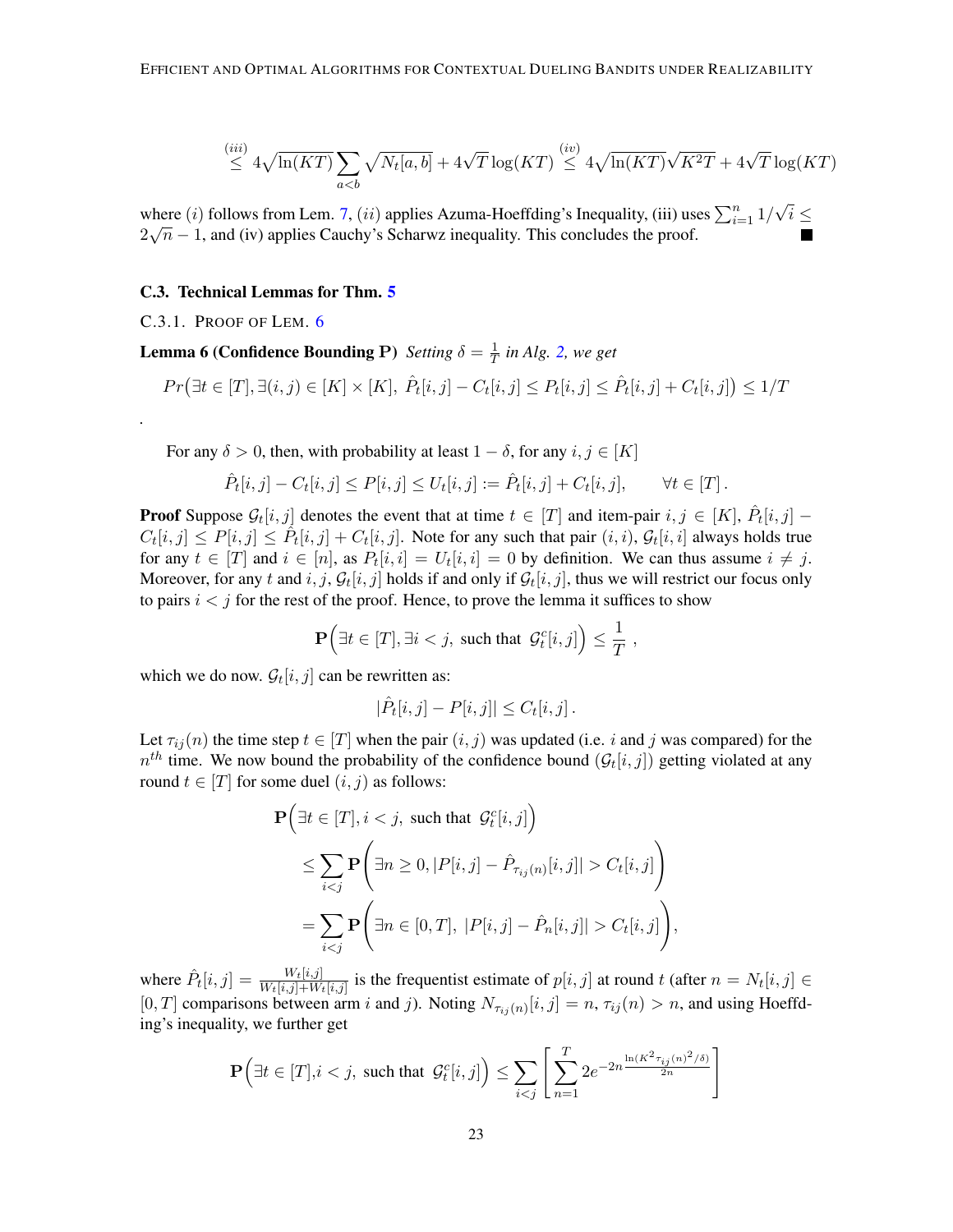$$
\leq \sum_{i < j} \left[ \sum_{n=1}^T \frac{\delta}{K^2 n^2} \right] < \sum_{i < j} \left[ \sum_{n=1}^\infty \frac{\delta}{K^2 n^2} \right] \\
&< \left[ \frac{K(K-1)}{2} \frac{\delta \pi^2}{K^2 6} \right] < \delta = \frac{1}{T}.
$$

This concludes the claim.

#### C.3.2. PROOF OF LEM. [7](#page-21-1)

**Lemma 7 (Learner's Instantaneous Regret)** *For any*  $q \in \Delta_K$ , and  $(a_t, b_t) \sim p_t$ 

$$
\mathbf{q}^{\top} \mathbf{P}(\mathbf{p}_t^{\ell} + \mathbf{p}_t^r) \leq 2 \sum_{(a,b) \in [K] \times [K]} p_t[a,b] C_t[a,b].
$$

 $\mathcal{L}$ 

**Proof** Note for any  $q \in \Delta_K$ ,

$$
\mathbf{q}^{\top} \mathbf{P} \mathbf{p}_t^{\ell} = \sum_{a^{\star}=1}^{K} \sum_{a=1}^{K} q[a^{\star}] p_t^{\ell}[a] P[a^{\star}, a] \le \sum_{a^{\star}=1}^{K} \sum_{a=1}^{K} q[a^{\star}] p_t^{\ell}[a] U_t[a^{\star}, a]
$$

$$
= \max_{a^{\star} \in [K]} \sum_{a=1}^{K} p_t^{\ell}[a] U_t[a^{\star}, a] \le \sum_{a, b \in [K] \times [K]} p_t[a, b] U_t[a, b]
$$

where the first inequality follows from Lem. [6](#page-20-3) and last inequality by the second inequality constraint of the CCE equations (see Eqn.  $(10)$ ).

On the other hand for the right action (column player), similarly again for any  $q \in \Delta_K$ :

$$
\mathbf{q}^{\top} \mathbf{P} \mathbf{p}_t^r = \sum_{a^* = 1}^K \sum_{a=1}^K q[a^*] p_t^r[a] P[a^*, a] \stackrel{\text{Lem.6}}{\leq} \sum_{a^* = 1}^K \sum_{a=1}^K q[a^*] p_t^r[a] U_t[a^*, a]
$$

$$
= \max_{a^* \in [K]} \sum_{a=1}^K p_t^r[a] U_t[a^*, a] \leq \sum_{a, b \in [K] \times [K]} p_t[a, b] U_t[a, b]
$$

where the last inequality follows from first inequality constraint of the CCE equations (see Eqn.  $(10)$ ).

Finally combining above two results and noting that for any  $(a, b) \in [K] \times [K]$ ,  $U_t[b, a] =$  $\hat{P}_t[b,a] + C_t[b,a] = -(\hat{P}_t[a,b] + C_t[a,b]) + C_t[a,b] + C_t[b,a] = -U_t[a,b] + 2C_t[a,b]$ , the claim follows.

# <span id="page-23-0"></span>C.4. Other Structured Function Classes

CCE-DB (Alg. [2\)](#page-21-0), analyzed above, can be extended to other parametric structured function classes as well which may support a statistical estimation based techniques, such as generalized linear function classes, etc. We briefly discuss the case for linear function classes here: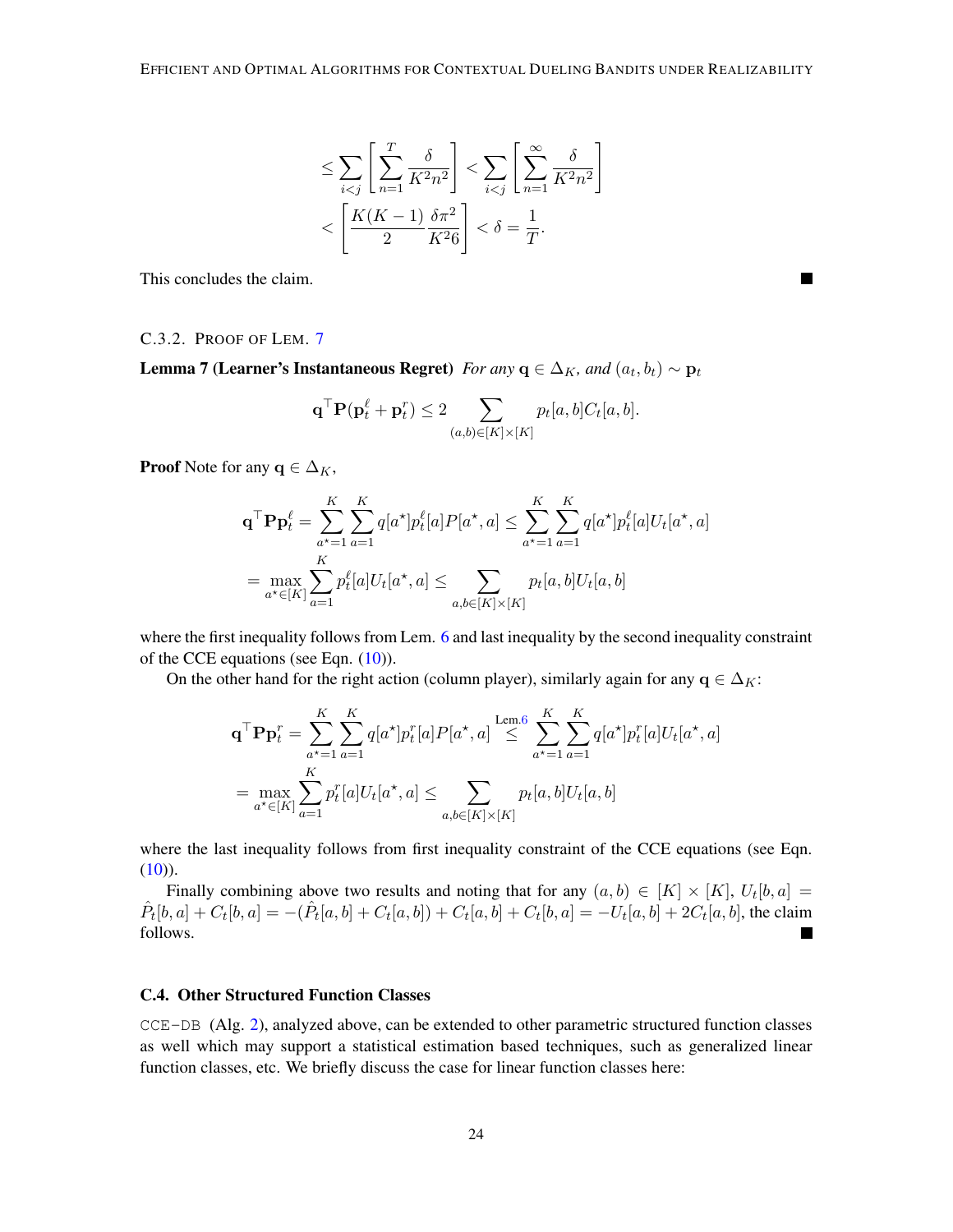Setting: Dueling-Bandits with Linear Realizability (LinDB(d)) Consider  $\mathcal{X} \subseteq [-1,1]^{K \times K \times d}$ , such that if  $x_t$  is the context received at time t then  $f(x_t)[a, b] := \mathbf{w}^\top \mathbf{x}_t[a, b] \in [-1, 1]$  for any pair  $(a, b) \in [K] \times [K]$ , for some unknown  $\mathbf{w} \in [-1, 1]^d$ . Note  $f(\mathbf{x}) \in [-1, 1]^{K \times K}$  for any  $\mathbf{x} \in \mathcal{X}$ . Considering the same setup of Sec. [2,](#page-5-5) the goal is to again minimize the BR-Regret. We detail the complete pseudocode in Alg.  $3$  (CCE-linDB), and analyze its regret guarantee as follows:

<span id="page-24-1"></span>**Theorem 8 (Expected regret for LinDB)** *For the setting of dueling bandits with linear-realizability LinDB*(*d*) *class, we have* BR-Regret $_T \le O(d \log (KT)\sqrt{T})$ .

# Algorithm 3 **CCE-linDB**

- <span id="page-24-0"></span>1: **input (tuning parameters):** Regularizer  $\lambda > 0$ , Exploration length  $t_0 > 0$
- 2: init: Set  $V_1 := \lambda \mathbf{I}_d, Y_1 \leftarrow 0, X_1 \leftarrow \mathbf{0}_d \in \mathbb{R}^d$
- 3: for  $t = 1, 2, ... T$  do
- 4:  $\mathbf{\hat{w}} \leftarrow (X_t^\top X_t + \lambda \mathbf{I})^{-1} X_t^\top Y_t$
- 5: Receive the context vector  $\mathbf{x}_t \in [-1, 1]^{K \times K \times d}$
- 6: Pairwise preference estimates:  $\hat{P}_t[a, b] \leftarrow \hat{\mathbf{w}}^\top \mathbf{x}_t[a, b]$ , for all  $[a, b] \in [K] \times [K]$
- 7: UCB estimates:  $U_t[a, b] \leftarrow \hat{P}_t[a, b] + \eta \sqrt{\mathbf{x}_t[a, b]^\top V_t^{-1} \mathbf{x}_t[a, b]}$ .  $U_t(a, a) \leftarrow 0$ , for all  $(a, b) \in$  $[K] \times [K]$
- 8: Find a policy  $\mathbf{p}_t \in \Delta_{K \times K}$  (CCE of  $U(t)$ ) such that:

$$
\sum_{a,b\in[K]\times[K]} p_t[a,b]U_t[a,b] \ge \max_{a^*\in[K]} \Big[\sum_{b\in[K]} p_t^r[b]U_t[a^*,b]\Big]
$$
  

$$
\sum_{a,b\in[K]\times[K]} p_t[a,b]U_t[b,a] \ge \max_{b^*\in[K]} \Big[\sum_{a\in[K]} p_t^{\ell}[a]U_t[b^*,a]\Big],
$$

where 
$$
p_t^{\ell}[\cdot] := \sum_{b=1}^K p_t[\cdot, b]
$$
 and  $p_t^r[\cdot] := \sum_{a=1}^K p_t[a, \cdot]$ .

- 9: Play  $(a_t, b_t) \sim \mathbf{p}_t$ .
- 10: Receive preference feedback  $o_t \in \{-1, 1\}$ .
- 11: Update  $V_{t+1} = V_t + \mathbf{x}_t [a_t, b_t] \mathbf{x}_t [a_t, b_t]^\top \in \mathbb{R}^{d \times d}$
- 12: Update  $Y_{t+1} \leftarrow [Y_t; o_t] \in \mathbb{R}^{t+1}, X_{t+1} \leftarrow [X_t; \mathbf{x}_t[a_t, b_t]] \in \mathbb{R}^{t+1 \times d}$ 13: end for

Thm. [8](#page-24-1) gives the BR-Regret of CCE-linDB (Alg. [3](#page-24-0) for the LinDB setup). The regret analysis of Thm. [8](#page-24-1) follows exactly same as the proof of Thm. [5](#page-20-4) along with applying the standard concentration techniques from the linear bandits literature with proper tuning of  $\lambda$  and  $\eta$  (see [Y. Abbasi-Yadkori and Szepesvari](#page-17-14) [\(2011\)](#page-17-14); [Li et al.](#page-16-17) [\(2017\)](#page-16-17); Lattimore and Szepesvári [\(2020\)](#page-16-0) for details on concentration results of linear bandits).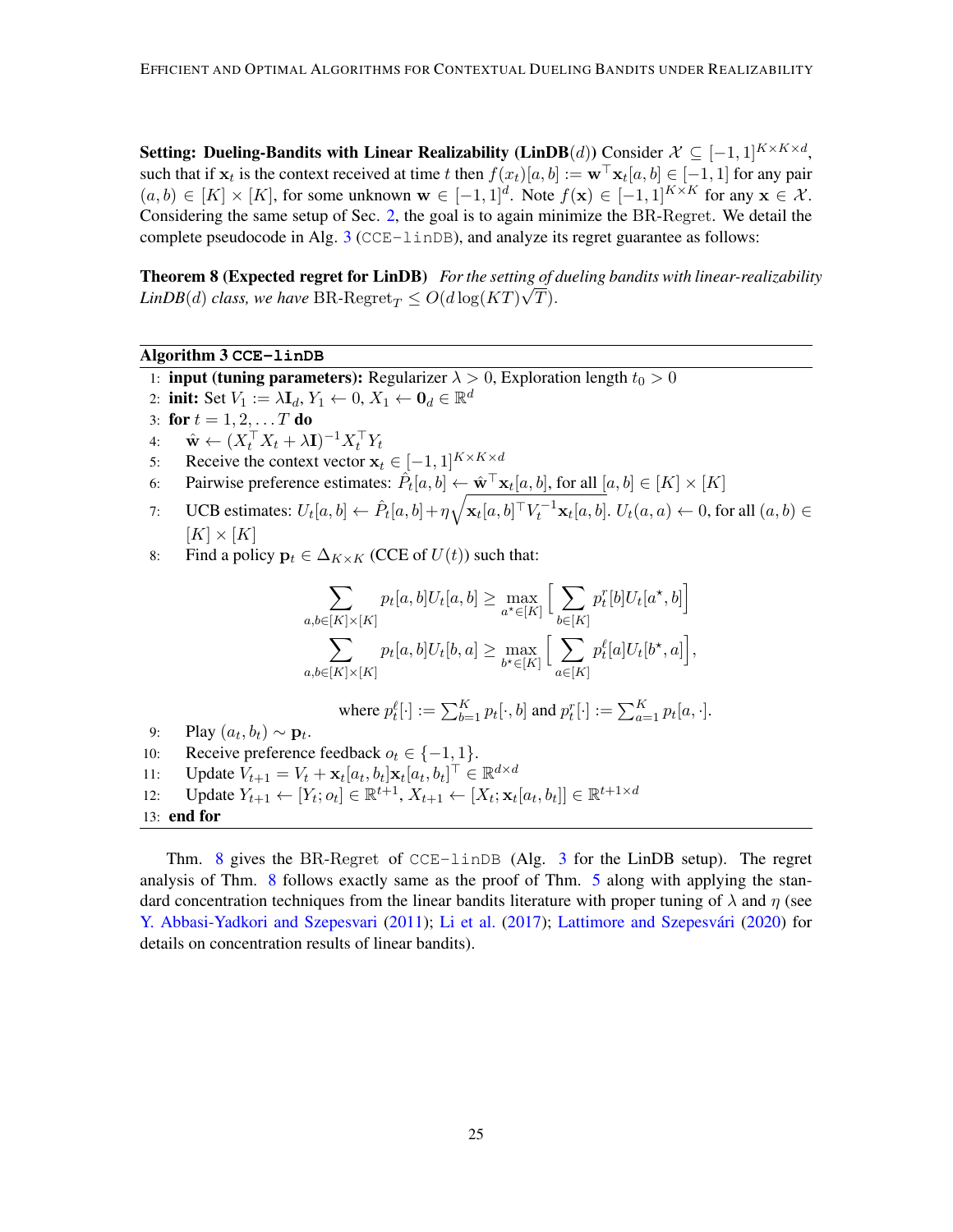# Appendix D. Appendix for Sec. [4](#page-8-0)

#### <span id="page-25-0"></span>D.1. Proof of Thm. [3](#page-11-3)

**Proof** Start by noting that when the learner plays  $(a_t, b_t)$  from a product distribution s.t.  $(a_t, b_t) \sim$  $\mathbf{p}_t \times \mathbf{p}_t$ . Then the best-response regret becomes:

$$
BR\text{-Regret}_{T} := \sum_{t=1}^{T} \max_{\mathbf{q} \in \Delta_{K}} \mathbb{E}_{a \sim \mathbf{q}} \mathbb{E}_{a_{t} \sim \mathbf{p}_{t}} \left[ f^{\star}(x_{t}) [a, a_{t}] \right] = \sum_{t=1}^{T} \max_{\mathbf{q} \in \Delta_{K}} \mathbf{q}^{\top} f^{\star} \mathbf{p}_{t}
$$

$$
\leq \left[ \frac{\gamma \text{Reg}_{\text{Sq}}(T)}{4} + \sum_{t=1}^{T} \frac{5K}{\gamma} \right] = \sqrt{5KT \text{Reg}_{\text{Sq}}(T)}
$$

where the last inequality follows from Lem. [3,](#page-9-0) and last equality is due to choosing  $\gamma = \sqrt{\frac{20KT}{\text{Re}\sigma}$  $\frac{20KT}{\text{Reg}_{\text{Sq}}(T)},$ which leads to the desired regret guarantee of Thm. [3.](#page-11-3) Further, note we need the constraint  $T \geq$  $4K \text{Reg}_{\text{Sq}}(T)$  since Lem. [3](#page-9-0) requires  $\gamma > 2K$ . And since we set  $\gamma = \sqrt{\frac{20KT}{\text{Reg}_{\text{Sq}}(T)}}$  $\frac{20KT}{\text{Reg}_{\text{Sq}}(T)}$ , this is satisfied only if  $T \geq 4K \text{Reg}_{\text{Sq}}(T)$ .  $\blacksquare$ 

# <span id="page-25-1"></span>D.2. Simpler Analysis of Thm. [3](#page-11-3) (using Eqn. [8\)](#page-11-4)

Given the choice of  $p_t$  as shown in Eqn. [8,](#page-11-4) we now give simpler and more direct proof of Thm. [3.](#page-11-3) Recall we assume the that dueling arms  $(a_t,b_t)$  are drawn from a product measure  $(a_t,b_t) \sim \mathbf{p}_t \times \mathbf{p}_t$ for some  $\mathbf{p}_t \in \Delta_K$  at each round. Now suppose we find  $\mathbf{p}_t$  that satisfies Eqn. [\(8\)](#page-11-4).

Then for any  $f^*$  and any q, using Eqn. [\(8\)](#page-11-4) we have:

$$
\mathbf{q}^{\top} f^* \mathbf{p}_t \leq \mathbf{q}^{\top} (f^* - \hat{Y}_t) \mathbf{p}_t - \frac{2}{\gamma} \sum_a \frac{q[a]}{p_t[a]} + \frac{5K}{\gamma}
$$
\n
$$
= \sum_{a=1}^K \frac{q[a]}{\sqrt{p_t[a]\gamma}} \cdot \sqrt{p_t[a]\gamma} (f^*[a, \cdot] - \hat{Y}_t[a, \cdot]) \mathbf{p}_t - \frac{2}{\gamma} \sum_a \frac{q[a]}{p_t[a]} + \frac{5K}{\gamma}
$$
\n
$$
= \sum_{a=1}^K \sqrt{\frac{q[a]^2}{p_t[a]\gamma}} \cdot p_t[a] \gamma ((f^*[a, \cdot] - \hat{Y}_t[a, \cdot]) \mathbf{p}_t)^2 - \frac{2}{\gamma} \sum_a \frac{q[a]}{p_t[a]} + \frac{5K}{\gamma}
$$
\n
$$
\leq \frac{1}{2\gamma} \sum_a \frac{q[a]^2}{p_t[a]} + \frac{\gamma}{2} \sum_a p_t[a] \left( (f^*[a, \cdot] - \hat{Y}_t[a, \cdot]) \mathbf{p}_t \right)^2 - \frac{2}{\gamma} \sum_a \frac{q[a]}{p_t[a]} + \frac{5K}{\gamma}
$$
\n
$$
\leq \frac{2}{\gamma} \sum_a \frac{q[a]}{p_t[a]} + \frac{\gamma}{2} \sum_a p_t[a] \left( (f^*[a, \cdot] - \hat{Y}_t[a, \cdot]) \mathbf{p}_t \right)^2 - \frac{2}{\gamma} \sum_a \frac{q[a]}{p_t[a]} + \frac{5K}{\gamma}
$$
\n
$$
= \frac{\gamma}{2} \sum_a p_t[a] \left( (f^*[a, \cdot] - \hat{Y}_t[a, \cdot]) \mathbf{p}_t \right)^2 + \frac{5K}{\gamma}
$$
\n
$$
= \frac{\gamma}{2} \sum_a p_t[a] \left( \mathbb{E}_{b \sim \mathbf{p}_t} (f^*[a, b] - \hat{Y}_t[a, b]) \right)^2 + \frac{5K}{\gamma}
$$
\n
$$
\leq \frac{\gamma}{2} \sum_{a,b} p_t[a] p_t[b] (f^*[a, b] - \hat{Y}_t[a, b])^2 + \frac{5K}{\gamma},
$$